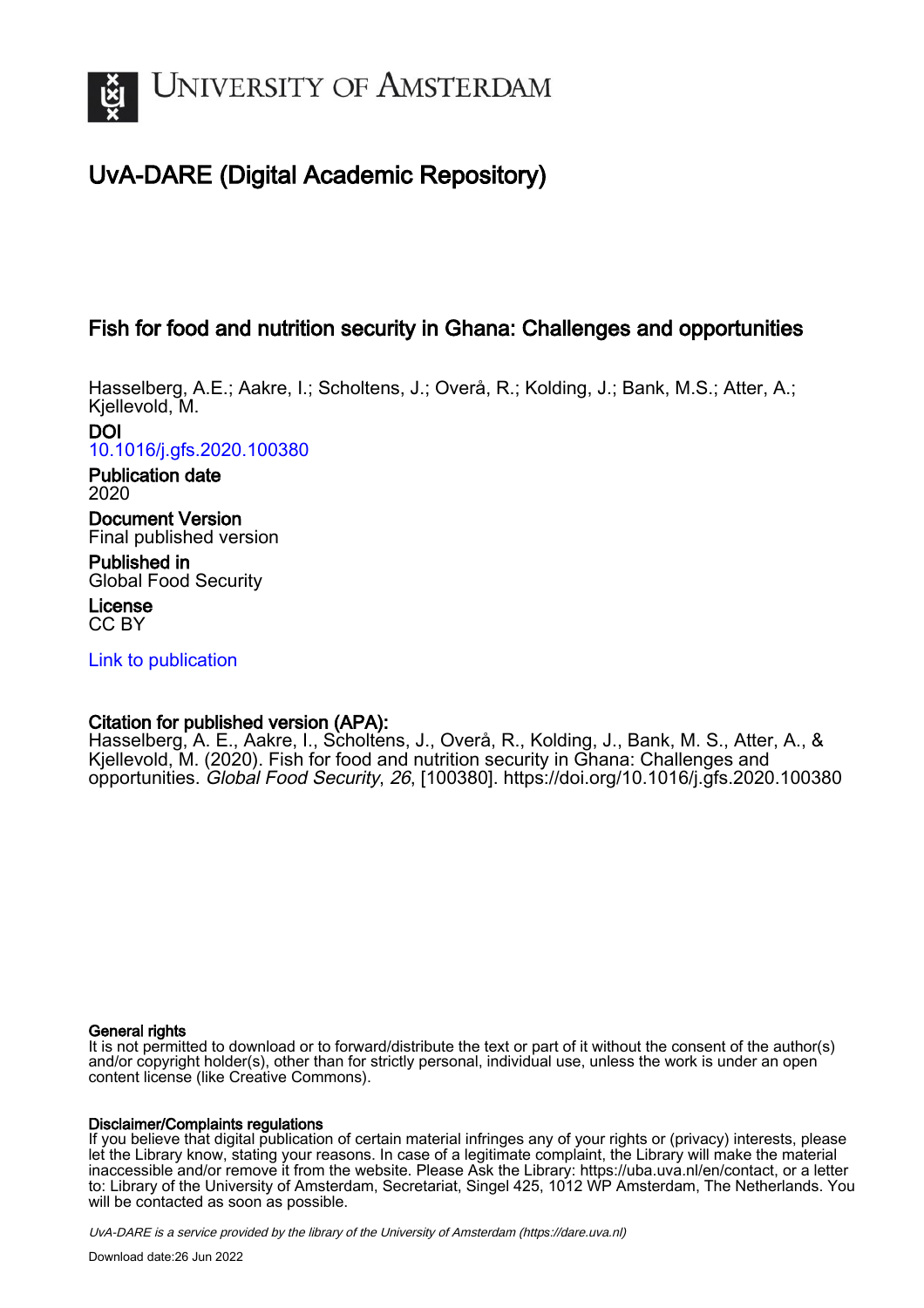Contents lists available at [ScienceDirect](http://www.sciencedirect.com/science/journal/22119124)





journal homepage: [www.elsevier.com/locate/gfs](https://www.elsevier.com/locate/gfs)

# Fish for food and nutrition security in Ghana: Challenges and opportunities

Check for<br>updates

Astrid Elise H[a](#page-1-0)ssel[b](#page-1-2)erg $^{\rm a, *},$  Inger Aakre $^{\rm a}$ , Joeri S[c](#page-1-3)holtens $^{\rm b}$ , Ragnhil[d](#page-1-4) Overå $^{\rm c}$ , Jeppe Kolding $^{\rm d}$ , Mich[a](#page-1-0)[e](#page-1-5)l S. Bank<sup>a</sup>, Amy Atter<sup>e</sup>, Marian Kjellevold<sup>a</sup>

<span id="page-1-0"></span><sup>a</sup> Institute of Marine Research, Nordnesgaten 50, 5005, Bergen, Norway

<span id="page-1-2"></span><sup>b</sup> Amsterdam Institute for Social Science Research, University of Amsterdam, Nieuwe Achtergracht 166, Amsterdam, the Netherlands

<span id="page-1-3"></span><sup>c</sup> Department of Geography, University of Bergen, Fosswinckelsgate 6, 5007, Bergen, Norway

<span id="page-1-4"></span><sup>d</sup> Department of Biological Sciences, University of Bergen, High Technology Center, P.O. Box 7803, 5020, Bergen, Norway

<span id="page-1-5"></span><sup>e</sup> Food Microbiology and Mushroom Division, CSIR Food Research Institute, P. O. Box M 20, Accra, Ghana

#### ARTICLE INFO

Keywords: Fish Food security Nutrition security Ghana Low- and middle-income countries Sustainability

#### ABSTRACT

Fish is an important dietary source of micronutrients, particularly in low-and middle-income countries. In Ghana, effective management of fish and the fisheries is essential for food, economic and nutrition security and is critical towards achieving many of the UN Sustainable Development Goals especially those pertaining to hunger, poverty, gender equality and life under water. Ghana has experienced significant economic growth in the last few decades, but increasing inequality, uncertainties in fish availability and unsustainable management of the fisheries are challenging local food and nutrition security. This literature review examines and evaluates the role of fish and fisheries in supporting FNS in Ghana, and highlights the lack of focus on fish in the literature with regard to regional food security and fisheries governance. Our review highlights the importance of ensuring the viability of small fish populations to enhance micronutrient availability and counteract micronutrient deficiencies in Ghana. Additionally, strengthening women's role in decision making and promoting female education and empowerment in the fisheries sector is an important strategy towards enhancing FNS in the region.

#### 1. Introduction

World hunger is on the rise, affecting an estimated 821 million people worldwide ([FAO, 2019a\)](#page-9-0). The significance of this global challenge is highlighted in the United Nations Sustainable Development Goals (SDGs), where goal two is designed to address ending hunger, achieving food security and improving nutrition and to end all forms of malnutrition ([UN, 2015](#page-10-0)). Malnutrition, which is an umbrella term for both excess consumption of nutrients (overnutrition), inadequate consumption of nutrients (undernutrition) or micronutrient deficiency ("hidden hunger"), is primarily caused by a suboptimal diet [\(UNICEF,](#page-10-1) [2019\)](#page-10-1). However, underlying factors such as economy, health care and status, food culture, gender equality, education and environmental issues all play a critical part in these causal pathways [\(Development](#page-9-1) [Initiatives, 2018\)](#page-9-1). As defined by the Food and Agricultural Organization (FAO), food security encompasses a multitude of underlying factors in four key dimensions ([FAO, 2006\)](#page-9-2): Food availability, food access,

utilization and stability. Conversely, the concept of nutrition security is not anchored in technical terminology but has evolved from UNICEF's conceptual framework on malnutrition [\(Jonsson, 1992](#page-9-3)); including the dimensions of food security in addition to acknowledging the importance of key nutrition concerns such as care and feeding practices, public health and sanitation issues [\(CFS, 2012](#page-8-0)). Nutrition security and food security are parallel and symbiotic, and "food and nutrition security" (FNS) has been acknowledged as a representative term to combine the two concepts as a unitary goal of policy and programmatic actions [\(CFS, 2012](#page-8-0)).

To achieve FNS, FAO recommends a food-based approach that includes food production, dietary diversification and food fortification ([FAO, 2011\)](#page-9-4). The importance of terrestrial agri-food systems is widely recognized in this context, but the importance of fish and fisheries with regard to FNS tends to be underrecognized [\(Thilsted et al., 2014;](#page-10-2) [Béné](#page-8-1) [et al., 2015\)](#page-8-1). Even though absolute fish consumption volumes may be low in low-and middle-income countries (LMICs), it may be an

<span id="page-1-1"></span><sup>∗</sup> Corresponding author.

<https://doi.org/10.1016/j.gfs.2020.100380>

Received 30 September 2019; Received in revised form 29 April 2020; Accepted 29 April 2020 Available online 16 July 2020 2211-9124/ © 2020 The Authors. Published by Elsevier B.V. This is an open access article under the CC BY license (http://creativecommons.org/licenses/by/4.0/).

Abbreviations: DHA, docosahexaenoic acid; EPA, eicosapentaenoic acid; FAO, The Food and Agriculture Organization of the United Nations; FNS, food and nutrition security; GDP, gross domestic product; HLPE, High Level Panel of Experts; LMICs, low-and middle-income countries; MAD, minimal acceptable diet; NGO, Non-Governmental Organization; PAH, polycyclic aromatic hydrocarbons; POP, persistent organic pollutant; PRISMA, Preferred Reporting Items for Systematic Reviews and Meta-Analyses; PUFA, polyunsaturated fatty acid; SDG, Sustainable Development Goals

E-mail address: [Astrid.Hasselberg@hi.no](mailto:Astrid.Hasselberg@hi.no) (A.E. Hasselberg).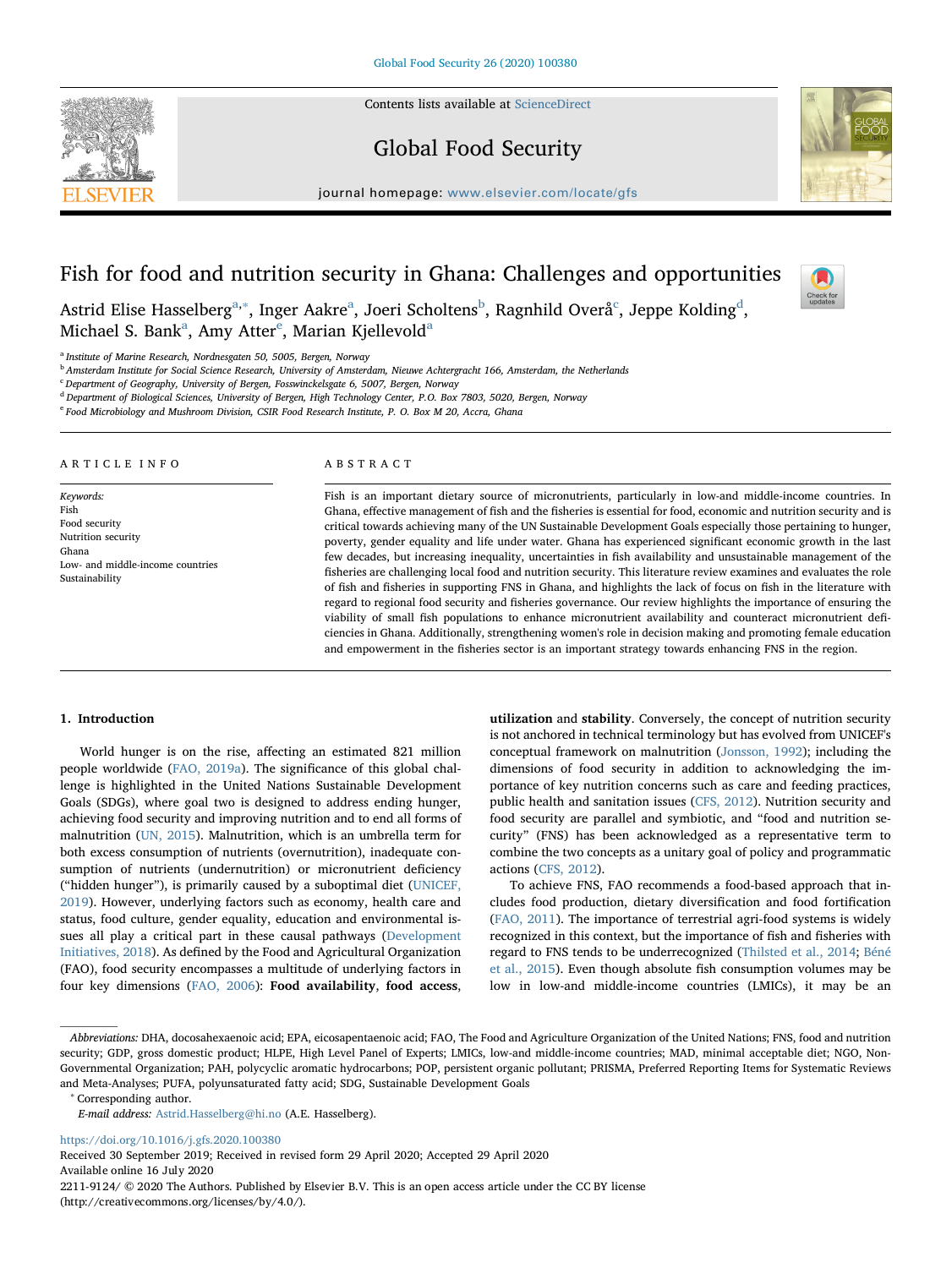important source of animal protein, vitamins, minerals and essential trace elements [\(Tacon and Metian, 2009\)](#page-10-3). The West African country of Ghana is home to an estimated 29 million people with domestic fish supply originating off the 550 km continental coastline or the many inland waterbodies covering approximately 10% of the land surface, including Lake Volta  $(8.482 \text{ km}^2)$  ([FAO, 2016a\)](#page-9-5). Fish constitutes 50–80% of consumed animal protein in Ghana [\(Sumberg et al., 2016](#page-10-4); [FAO, 2018a](#page-9-6)) and the yearly per capita consumption is estimated at 28 kg ([FAO, 2016a\)](#page-9-5), which is significantly higher than most African countries. Still, the burdens of malnutrition are a persistent and ongoing challenge in Ghana, where there is a well-documented, high prevalence of undernutrition, stunting, anemia and vitamin A deficiency among children < 5 years of age co-occurring with increasing obesity rates in the adult population [\(GSS et al., 2014](#page-9-7)). The fisheries sector is essential for Ghana's economy and plays a critical role in national FNS and poverty alleviation, employing approximately 10 percent of the labor force and contributing 4.5 percent of the gross domestic product (GDP) ([Republic of Ghana, 2011](#page-10-5); [FAO, 2016a](#page-9-5)). The strong linkages between fish, fisheries and FNS in Ghana are steadily gaining the attention of researchers and development agencies, however, there is a lack of focus on fish in the existing fisheries governance and food security literature and a thorough review of these topics is missing in the scientific literature. This is also the case for other emerging coastal LMICs including Bangladesh, Cambodia, the Gambia, Indonesia, Sierra Leone and Sri Lanka, where fish contributes 50% or more of total animal protein intake [\(FAO, 2018a](#page-9-6)). Here we provide a mixed method literature review focusing on the linkages between fish, fisheries and FNS in Ghana and their contribution to selected areas of focus within the four dimensions of food security: food availability, food access, utilization and stability ([Fig. 1](#page-2-0)). The objective of this article is to review and integrate the fragmented literature on fish, fisheries and FNS in Ghana in order to assess these factors in a holistic way and to examine the potential opportunities and challenges that lie ahead.

#### 2. Methods

<span id="page-2-0"></span>The selection of literature for this review adhered to the recommendations outlined for the PRISMA (Preferred Reporting Items for Systematic Reviews and Meta-Analyses) statement [\(Moher et al., 2009](#page-9-8)).

#### 2.1. Literature search strategy

A single primary systematic literature search was performed in the following databases: Embase (OVID), Ovid MEDLINE® and Web of Science (Clarivate) from inception up to April 2019. These systematic searches were conducted in collaboration with an independent university librarian for quality assurance and to reduce the risk of selection and detection bias. The complete literature search strategies are available in the supplementary materials section (Appendix 1).

#### 2.2. Inclusion and exclusion criteria

To select topics related to the different pillars in the food security framework, key persons were consulted to ensure the topics' relevance to fish, fisheries and FNS in Ghana before the systematic literature search was conducted ([Fig. 1\)](#page-2-0). Quantitative and qualitative research articles fulfilling the following criteria were identified for review: 1) written in English, 2) published after year 2000, 3) presenting data from Ghana, 4) available online, and 5) relevance to one of the selected topics on fish, fisheries and FNS presented in [Fig. 1](#page-2-0). Further, specific exclusion criteria were applied in the full text review: 1) data on noncommercial fish species, 2) data from other waterbodies than the Gulf of Guinea or Lake Volta. In the section on food safety, articles on 1) rare contaminants and/or specific non-communicable diseases (NCDs), 2) studies involving migrants or 3) sensory studies were excluded.

#### 3. Results

#### 3.1. Study selection

[Fig. 2](#page-3-0) shows the PRISMA flow chart outlining the steps in retrieving appropriate studies for the review. The formal systematic search yielded 848 potentially relevant articles. After duplicates were removed, 573 articles remained for screening. Upon reviewing the title and abstract, 49 articles were considered potentially relevant and full text of the articles were assessed for eligibility. Eleven out of the 49 articles were excluded due to the criteria specified in the PRISMA flowchart ([Fig. 2](#page-3-0)). Thirty-eight articles met the inclusion criteria and were included in the qualitative synthesis. An overview of the number



Fig. 1. Conceptual framework for the review article, the four pillars of food security [\(FAO, 2006\)](#page-9-2) and selected focus areas related to fish and FNS in Ghana.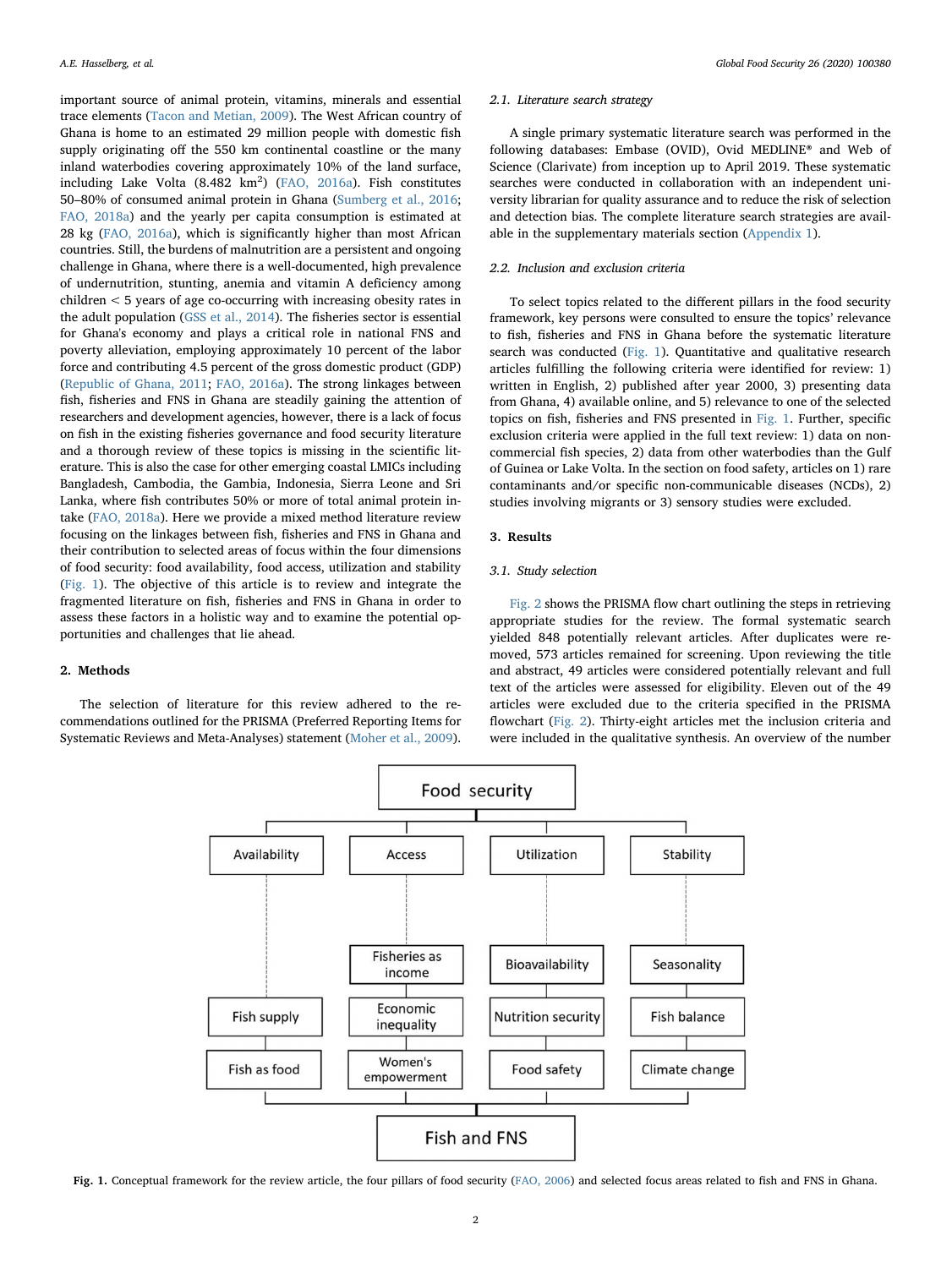<span id="page-3-0"></span>

Fig. 2. PRISMA flow diagram of the study selection process ([Moher et al., 2009](#page-9-8)).

of articles corresponding to each of the selected topics and pillars of food security ([Fig. 1](#page-2-0)) is available in the supplementary material section ([Appendix 2\)](#page-8-2). The number of research articles resulting from the systematic search on each selected topic varied significantly and additional literature was needed to strengthen theoretical links in both the quantitative and qualitative research evaluations. To evaluate current legislation in the fisheries, fisheries statistics and reporting on the prevalence of stunting, wasting, underweight and other national statistics in Ghana, including official ( $n = 35$ ) and NGO reports ( $n = 6$ ) in the qualitative synthesis was considered essential especially given that these data are rarely provided in research articles. Furthermore, recommended research articles from associated experts ( $n = 38$ ) were included to further strengthen the literature basis of this review.

#### 3.2. Food availability

Food availability refers to the physical presence of food in sufficient quantities, supplied through domestic food production, import, stocks or aid ([FAO, 2006;](#page-9-2) [WFP, 2009](#page-10-6)). The referenced foods should also be of appropriate quality, and acceptable according to the local culture in a given population. We highlight two dimensions of availability in this section: 1) how the different sectors of the fisheries contribute to food availability, and 2) how fish enhances nutrient availability in the population.

#### 3.2.1. Fish supply

The Ghanaian fisheries are diverse comprising marine, freshwater and aquaculture sectors. The marine sector is the largest and supplies approximately 80% of the recorded domestic catch ([Lauria et al., 2018](#page-9-9)). The small-scale fisheries sector, using canoes of which 73% are motorized, dominates marine fisheries, and harvests approximately 70% of the coastal marine fish captures [\(Akyeampong et al., 2013](#page-8-3)). Sardine (Sardinella aurita), Cunene horse mackerel (Trachurus trecae), Atlantic chub mackerel (Scomber colias), anchovy (Engraulis encrasicolus) and other small pelagic fish comprise most of the marine catch. According to FAO estimates, marine catches increased substantially with the motorization of canoes and introduction of an industrial fleet in the 1970s, peaking at nearly 500,000 mt in 1999 [\(FAO, 2016a\)](#page-9-5). FAO statistics are currently reporting a downwards trend in marine catches in Ghana with an estimated 30% decline since the late 1990s, resulting in an annual import of up to 361,000 mt of fish and fishery products in order to satiate local demand [\(Table 1\)](#page-4-0) ([FAO, 2016a](#page-9-5); [FAO, 2019c\)](#page-9-10). Data on marine fish production, however, vary considerably depending on the source consulted. For example, official FAO data estimated marine captures at 292,000 mt for 2017, while unofficial sources ([SAU, 2015\)](#page-10-7) reported 350,000 mt for 2014 [\(Table 1\)](#page-4-0). There are no official estimates for the landings by small boats engaged in illegal offshore "Saiko" transshipments, but a recent report released by the Environmental Justice Foundation estimated that this hidden harvest equaled 101,000 mt in 2017 [\(Table 1\)](#page-4-0) [\(EJF and HenMpoano, 2019](#page-9-11)) suggesting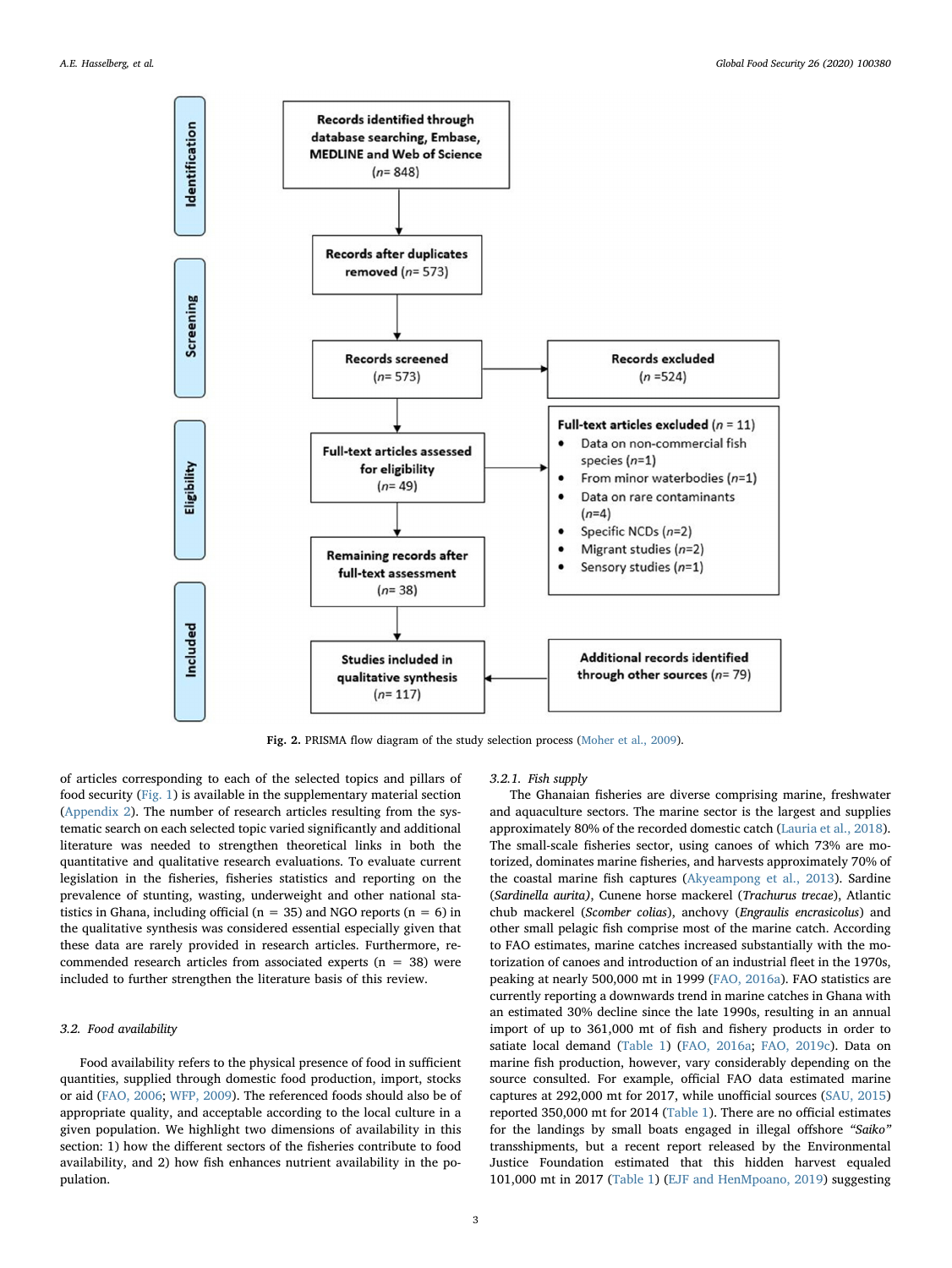#### <span id="page-4-0"></span>Table 1

Fish supply estim[a](#page-4-1)tes and utilization in Ghana (metric tons) including official and unofficial data,  $2017^a$ .

| Supply                                   | Lower estimates            | Year and source       | Higher estimates             | Year and source                |
|------------------------------------------|----------------------------|-----------------------|------------------------------|--------------------------------|
| Marine capture fisheries landings        | 292,000                    | 2017 (FAO, 2019b)     | 350,000                      | 2014 (SAU, 2015)               |
| "Saiko" transshipments                   | $\Omega$                   | No official data      | 101,000                      | 2018 (EJF and HenMpoano, 2019) |
| Inland capture fisheries                 | 90,000                     | 2017; (FAO, 2019b)    | 398,000                      | 2009 (The World Bank, 2012)    |
| (Inland) aquaculture                     | 57,000                     | 2017; (FAO, 2019b)    | 57,000                       | 2017 (FAO, 2019b)              |
| Import                                   | 361,000                    | 2017; (FAO, 2019c)    | 361,000                      | 2017 (FAO, 2019c)              |
| Total supply                             | 800,000                    |                       | 1,267,000                    |                                |
| Utilization                              |                            |                       |                              |                                |
| Export                                   | 72,000                     | 2017; (FAO, 2019c)    | 72,000                       | 2017 (FAO, 2019c)              |
| Post-harvest losses                      | $3\%$ of landings = 11,500 | FAO (2019b)           | $20\%$ of landings = 170,000 | FAO (2019b)                    |
| Total apparent availability <sup>b</sup> | 716,500                    | Calculated from above | 1,025,000                    | Calculated from above          |
| Apparent per capita consumption $(kg)^c$ | 25                         | Calculated from above | 35                           | Calculated from above          |

<span id="page-4-1"></span><sup>a</sup> Data from 2017 unless not available.

<span id="page-4-2"></span> $<sup>b</sup>$  Apparent fish availability = (production + import – export – post-harvest losses).</sup>

<span id="page-4-3"></span> $c$  Apparent fish consumption per capita = (production + import – export – post-harvest losses)/population estimate (29,000,000).

significant discrepancies between official and unofficial marine fish capture estimates.

The inland fisheries are primarily centered on Lake Volta and its surrounding rivers, yielding approximately 16% of the domestic catch and includes up to 90% of the total inland fisheries production ([FAO,](#page-9-5) [2016a\)](#page-9-5). Reported inland fish landings are dominated by larger fish species including several species of tilapia (Tilapia spp.), catfish (siluriformes) and elephant fish (Mormyridae) ([FAO, 2016a\)](#page-9-5). Estimates of the annual yield from Lake Volta and inland waterbodies vary significantly, ranging from the official 90,000 mt presented by the FAO for 2017 ([FAO, 2019b](#page-9-12)) to 398,000 mt reported by the World Bank in 2012 [\(The](#page-10-8) [World Bank, 2012\)](#page-10-8).

Aquaculture is a relatively recent addition to the Ghanaian fisheries and now operates in all ten regions of the country [\(FAO, 2016a](#page-9-5); [Kassam](#page-9-13) [and Dorward, 2017](#page-9-13)). Nile tilapia (Oreochromis niloticus) represents 80% of the harvested farmed fish species, while catfish (Clarias spp.) make up the remaining 20%. Currently, the number of small-scale fish farms is close to 3,000 and the number of ponds and cages exceed 19,000; numbers that are expected to increase over the next years ([Kassam and](#page-9-13) [Dorward, 2017](#page-9-13)). Small-scale pond aquaculture has been the main production system promoted in Ghana, however, in recent years there has been a shift towards large-scale cage-aquaculture which has a higher dependency of using fish in the feed ([Tacon and Metian, 2015](#page-10-9)). According to official statistics, aquaculture production has experienced rapid growth from 950 mt in 2004 to over 27,000 mt in 2012, with an average annual, overall growth rate of 73% from 2009 to 2014 ([FAO,](#page-9-5) [2016a\)](#page-9-5). Official sources estimate fisheries production of 57,000 mt for inland aquaculture in 2017 ([Table 1](#page-4-0)) ([FAO, 2019b](#page-9-12)) and although there are indications that this number may be biased low, these data currently remain unpublished.

Another increasingly important source of fish is derived from imports which have increased from ∼20,000 mt in the early 1990s to <sup>~</sup>∼361,000 mt in 2017 ([Table 1](#page-4-0)) [\(FAO, 2019c\)](#page-9-10). The imported fish species (mainly horse mackerel and sardinella) are relatively cheap and originate primarily from West Africa and Europe ([Sumberg et al.,](#page-10-4) [2016\)](#page-10-4). Official data estimates that Ghana exported 72,000 mt fish in 2017 ([Table 1](#page-4-0)) [\(FAO, 2019c](#page-9-10)), however, the full extent of trade flows in Ghana is not fully documented. Informal fish trade with neighboring countries is also prevalent which creates additional sources of uncertainty with regard to the overall accuracy of these estimates ([Ayilu](#page-8-4) [et al., 2016\)](#page-8-4). Furthermore, improper fish handling and poor processing technologies are the main causes of post-harvest losses, which represents a significant loss ( $-\sim$ 3% to  $-\sim$ 20%) in total fish landings ([Table 1](#page-4-0)) ([FAO, 2019b\)](#page-9-12).

#### 3.2.2. Fish as food

Fish is the most frequently consumed animal protein source food in Ghana, irrespective of socioeconomic status or locality ([Colecraft et al.,](#page-8-5)

[2006\)](#page-8-5). According to official estimates the yearly per capita fish consumption in Ghana currently stands at 28 kg [\(FAO, 2016a\)](#page-9-5), however, when unofficial data are included, this number ranges from 25 to 35 kg/cap/year ([Table 1](#page-4-0)). Marine and freshwater fish species are available in many forms throughout the country, including smoked, dried and fried small pelagic species and larger fish that are mainly grilled, smoked, fried or fermented [\(Adeyeye and Oyewole, 2016](#page-8-6)). In combination with export and import data, fish landings and production data suggest that the main species consumed are imported mackerel and sardinella, locally landed herrings, anchovy, and tilapia and catfish from inland areas [\(SAU, 2015](#page-10-7)). However, factual data on fish consumption in Ghana are currently missing.

The Ghanaian diet largely consists of starchy staple foods cassava, yams, bananas and cereals (rice, maize) ([Nti, 2008;](#page-9-14) [FAO, 2010\)](#page-9-15), with fish being central in the local cuisine serving as a complementary addition with its composition of other essential macro- and micronutrients ([Kawarazuka and Béné, 2011](#page-9-16); [Weichselbaum](#page-10-10) et al., 2013). The lipid profile of fish is unique, including long-chain polyunsaturated fatty acids (PUFAs) arachidonic acid, eicosapentaenoic acid (EPA) and docosahexaenoic acid (DHA) ([Larsen et al., 2011](#page-9-17); [Weichselbaum et al.,](#page-10-10) [2013\)](#page-10-10). The concentration of PUFAs in fish is variable, ranging from high concentrations in marine fish species such as mackerel (3.3 g/ 100 g) and herring  $(2.4 \text{ g}/100 \text{ g})$ , to lower levels in freshwater species such as tilapia (0.47 g/100 g) [\(Kawarazuka and Béné, 2011](#page-9-16)). Larger fish are usually consumed for their fleshy parts, but removing the bones, viscera and organs reduces the micronutrient content compared with whole small fish [\(Thilsted et al., 2014](#page-10-2)). This effect was observed in a study by [Bogard et al. \(2017\),](#page-8-7) where consumption of farmed freshwater fish at the expense of smaller wild species resulted in a decreased intake of iron and calcium in some populations. Thus, eating small fish whole is a particularly advantageous due to their rich content of minerals including iodine, selenium, iron, zinc, calcium, phosphorus and potassium, and vitamins A, D and  $B_{12}$  [\(HLPE, 2014](#page-9-18); [Thilsted et al., 2014](#page-10-2); [Abbey et al., 2017\)](#page-8-8). Ensuring the availability of fish, particularly the nutrient-dense small fish, is therefore essential to enhance micronutrient availability and counteract micronutrient deficiencies in Ghana.

#### 3.3. Food access

Food access refers to the ability of people to acquire adequate amounts of nutritious food by way of their own production, hunting and foraging, or purchasing of foods ([FAO, 2006;](#page-9-2) [WFP, 2009\)](#page-10-6). We highlight three dimensions of accessibility in this section: 1) how livelihoods provided throughout the fish value chain help generate income and allow people to access nutritious foods; 2) how economic inequality affects the ability of people to access fish; 3) how gender inequality affects income generation and fish accessibility.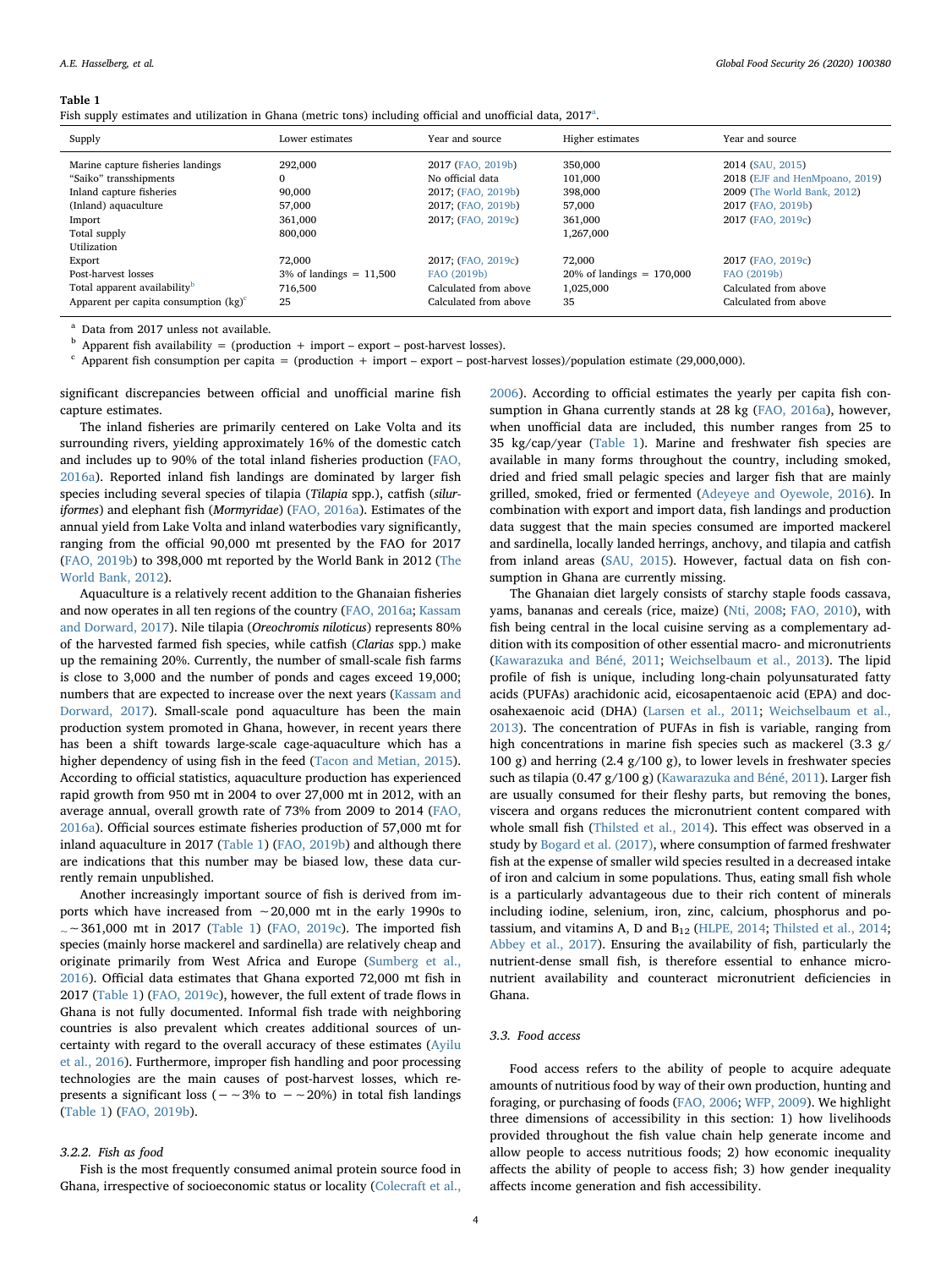#### 3.3.1. Fisheries as income

Through the livelihoods provided in the fish value chain, from boatyards and fishers to processors and market women, the fisheries sector is acornerstone of food security in Ghana [\(FAO, 2016a](#page-9-5)). The total value of marine fish landed in Ghana (2014, ex vessel price) was approximately 500 million USD ([SAU, 2015\)](#page-10-7), while fish imports in 2014 were valued at 350 million USD [\(FAO, 2018b](#page-9-19)). These values, in addition to the value added in the post-harvest sector, provides a significant number of livelihoods and thus allows families to access food. According to FAO, Ghana's marine sector employs 135,000 fishers, while 500,000 affiliated workers are engaged in the processing (drying, smoking, canning), distribution and marketing of fish throughout the country ([FAO, 2016a\)](#page-9-5). Adding the families of those gaining a livelihood in this sector, it is estimated that ∼2.6 million people rely on the marine fisheries sector, and another 300,000 individuals rely on the inland fisheries sector [\(FAO, 2016](#page-9-20)). An increasing number of canoes as well as fishers per boat, in combination with increasing competition from trawlers ([Penney et al., 2017](#page-10-11); [EJF and HenMpoano, 2019](#page-9-11)), higher input costs [\(Marquette et al., 2002](#page-9-21)) and declining catches ([Nunoo et al.,](#page-9-22) [2014a, 2014b](#page-9-22)), has resulted in apparent income reductions for smallscale fishermen and subsequently fish processors and traders. Moreover, concerns have recently been voiced that significant amounts, up to 90% of fish value landed by the industrial fleet, is concentrated in the hands of a small number of Chinese shadow owners ([EJF and](#page-9-11) [HenMpoano, 2019\)](#page-9-11). Given the high levels of unemployment in Ghana and limited availability of alternative livelihood opportunities, a sizeable small-scale fishing fleet with high employment and diverse ownership is desirable over a scenario with a highly consolidated fleet. With the high level of capital flight associated with the industrial fleet and increasing concentration of ownership in the hands of a small group, a significant proportion of Ghanaian fish revenues subsequently does not end up benefiting the Ghanaian economy.

Due to the projected high levels of stress experienced in capture fisheries, the Ghanaian government is currently focused on furthering aquaculture development to create job opportunities and enhance fish production [\(MoFAD, 2019\)](#page-9-23). However, studies have estimated that the costs and resources needed to adopt various forms of aquaculture are likely to be too high for the average farmer and seems to disproportionally benefit the wealthiest owners [\(Bénéand Obirih-Opareh,](#page-8-9) [2009;](#page-8-9) [Nunoo et al., 2014a, 2014b;](#page-9-22) [Kassam and Dorward, 2017](#page-9-13)). Hence, although small-scale aquaculture has the potential to increase food access and act as a source of supplementary income for some, the impact on improved FNS for poor fish farmers is currently limited ([Kassam, 2014;](#page-9-24) [Kassam and Dorward, 2017](#page-9-13)).

#### 3.3.2. Economic inequality

Ghana has recently experienced significant economic growth and has reduced the poverty rate between 1992 and 2006 by ∼50% while attaining middle-income country status in 2010 [\(UNDP, 2014](#page-10-12); [Cooke](#page-9-25) [et al., 2016](#page-9-25)). However, these gains have not been evenly distributed, with increasing wealth in southern regions and high poverty rates in northern regions [\(UNDP, 2014\)](#page-10-12). The growing economic inequality has serious implications for FNS and emphasizes the importance of having access to affordable, nutritious foods [\(Cooke et al., 2016](#page-9-25)). The role of fish is crucial in this regard, as it is available throughout the country at relatively low prices. Smoked sardines are particularly accessible and affordable, not only because they are relatively cheap (0.85 USD/kg) ([Aheto et al., 2012\)](#page-8-10), but also because they can be purchased in small quantities. According to estimates by [Sumberg et al. \(2016\)](#page-10-4), Ghanaians spend 61% of their expenditures on animal protein source foods on fish, while fish provides 70% of the total animal protein intake, suggesting that fish is largely a relatively affordable source of nutritious food. Lowincome consumers purchase less expensive fish species, however, their expenditure on fish (25.7%) exceeds the national average of 22.4%, which emphasizes their stark dependence on fish in the diet ([FAO,](#page-9-5) [2016a\)](#page-9-5). Conversely, more wealthy consumers have developed a

preference for larger and more expensive fish such as tilapia ([Asiedu](#page-8-11) [et al., 2016](#page-8-11)) and are steering towards a more westernized diet with increased intake of poultry and beef at the expense of fish ([Sumberg](#page-10-4) et [al., 2016\)](#page-10-4). Combined with other energy-dense foods, this dietary shift has increased the prevalence of obesity and related non-communicable diseases to epidemic proportions among the urban populace ([Pereko](#page-10-13) [et al., 2013;](#page-10-13) [Ofori-Asenso et al., 2016](#page-10-14)). Thus, while securing the access to affordable fish is essential for low-income consumers, making food choices based on nutritional quality rather than ease of access could benefit wealthier consumers.

#### 3.3.3. Women's empowerment

The Ghanaian fisheries has a distinct gender division, with female fish traders, commonly known as konkofo, dominating the onshore activities of the fish value chain [\(Gordon et al., 2011](#page-9-26)). Female fish processors, small-scale retailers and large-scale wholesalers, many of whom are wealthy and invest in canoes hiring men to fish for them, are involved in multiple sectors of the fish value chain, from landing site to consumers throughout the country ([Walker, 2001](#page-10-15); [Gordon et al., 2011](#page-9-26)). Women also play a vital role in FNS, making fish available in urban and rural markets at relatively affordable prices in smoked and dried forms that can be prepared and stored in homes frequently lacking electricity, refrigerators and freezers ([Overå, 2007\)](#page-10-16). Although their roles in the fisheries are considered essential, Ghanaian women have limited access to funding, education and institutional support compared with their male counterparts ([FAO, 2016b](#page-9-20); [Forkuor et al., 2018\)](#page-9-27), which limits the role of women in decision making and their opportunities for enterprise expansion in the fisheries sector [\(FAO, 2016b](#page-9-20)). Most women working as fish processors and traders in the informal economy have small incomes, which represents an obstacle in terms of having sufficient funds to access fish, subsequently affecting household FNS [\(Overå, 2007](#page-10-16)). Despite these limitations, [Kawarazuka and Béné \(2010\)](#page-9-28) reported that the purchasing power from selling fish (i.e. increased access) resulted in a greater proportion of income being spent on food when women were engaged in these activities. Strengthening women's role in decision making and promoting female education and empowerment in the fisheries sector is therefore an important strategy towards enhancing both food access and household FNS in Ghana.

#### 3.4. Utilization

Utilization refers to both household and individual utilization of accessible foods, and includes several relevant themes and spheres including nutrient bioavailability, nutrition security, sanitation, feeding practices and food safety ([FAO, 2006](#page-9-2); [WFP, 2009](#page-10-6)). We highlight three dimensions of food utilization in this section: 1) bioavailability of essential nutrients in fish, 2) the contribution of fish to nutrition security for children in Ghana and, 3) food safety concerns regarding fish handling and consumption.

#### 3.4.1. Bioavailability

Fish contains numerous nutrients in highly bioavailable forms and is a valuable addition to the mainly vegetarian diets of many households affected by food insecurity ([FAO, 2010](#page-9-15); [WFP, 2016](#page-10-17)). While Ghanaian staple foods contain low amounts of the essential amino acid lysine, which limits protein synthesis, fish contains particularly high levels of lysine and thereby enhances the overall protein quality from other foods when included in a meal [\(Kawarazuka and Béné, 2011](#page-9-16)). Iron in fish is present as readily available heme iron, in contrast to non-heme iron plant-source foods which has lower bioavailability ([Béné et al.,](#page-8-1) [2015;](#page-8-1) [Wheal et al., 2016\)](#page-10-18). Fish also counteracts the effect of inhibitors, such as phytate, found in typical Ghanaian staple foods and thus coingestion enhances absorption of non-heme iron and zinc from plant foods ([Thilsted et al., 2014\)](#page-10-2). High levels of vitamin A have been reported in small fish, but both the form and bioavailability of vitamin A varies among fish species [\(Roos et al., 2002\)](#page-10-19). Despite containing high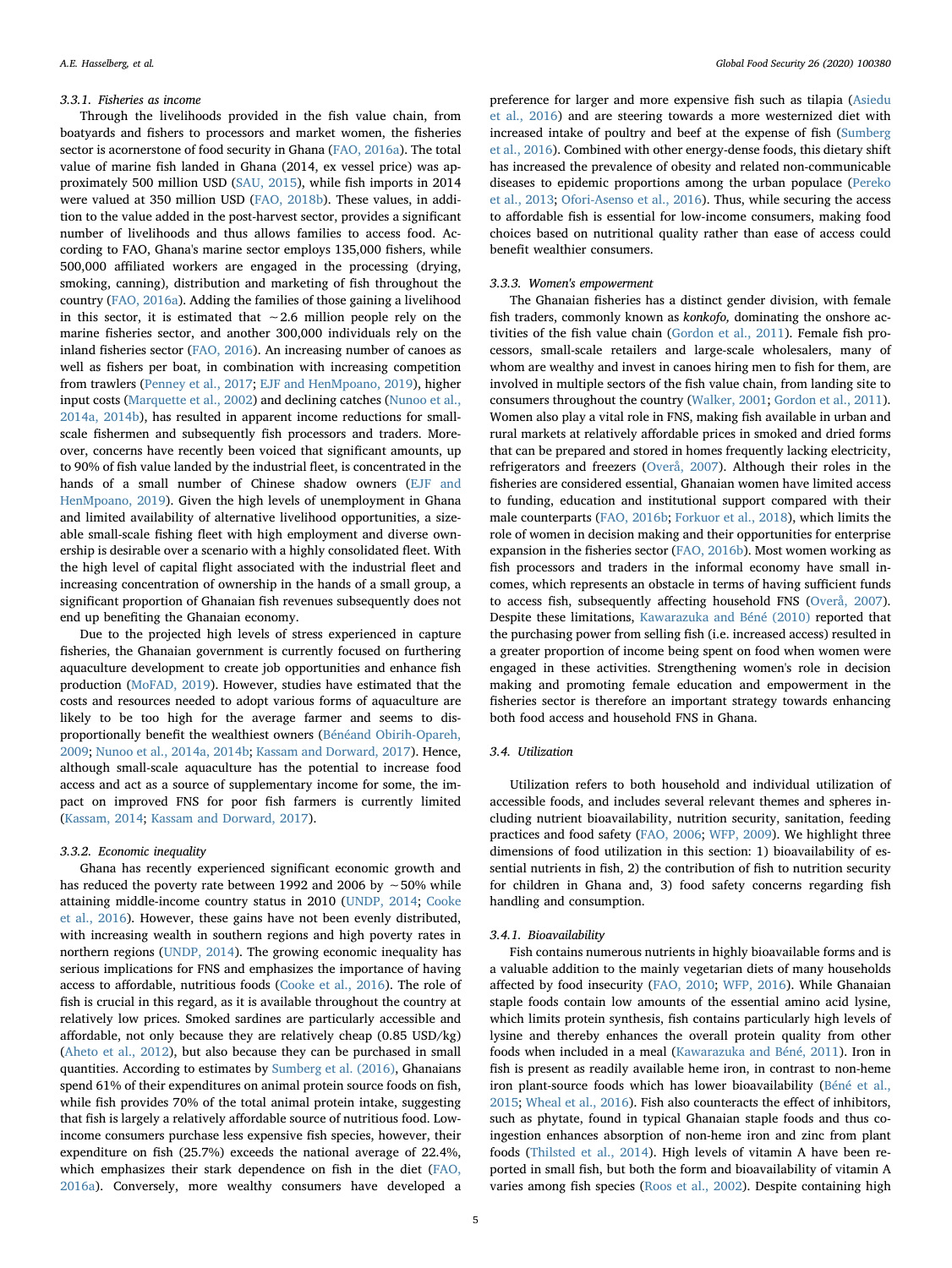levels of retinol activity equivalents, some freshwater species contain vitamin A in the form of 3,4-dehydroretinol, which may not have the ability to convert to bioavailable retinol [\(Kongsbak et al., 2009\)](#page-9-29). Vitamin A is sensitive to sunlight and heat, but the effect of processing methods on micronutrient levels in fish is yet to be thoroughly elucidated. Sun-drying is a common processing method in Ghana, which has reduced vitamin A content in fish up to 90% ([Chittchang et al., 1999](#page-8-12)). To maximize the utilization of fish in Ghana, selection of both fish species and processing method are thus important factors with regard to nutrient density and preservation, but this research is still not yet well established.

#### 3.5. Nutrition security

Food security and nutrition security are closely interlinked but food availability and access are not always synonymous with FNS. Optimal nutrition during the first 1,000 days of life (from conception through the first two years) plays a foundational role in child development, and how well or how poorly mothers and children are nourished and cared for during this time have implications for brain and cognitive development, immune systems and growth [\(WHO, 2013\)](#page-10-20). Although progress is being made, the most recent Ghana Demographic Health Survey reported that the prevalence of stunting, wasting, underweight, anemia ([Fig. 3](#page-6-0)), vitamin A supplementation-coverage and limited access to iodized salt among children under five, are all issues of great concern ([GSS et al., 2014](#page-9-7)). The critical transition from exclusive breastfeeding to solid foods has been identified as one of the main causes of child malnutrition in Ghana, where the frequency and diversity of complementary feeding (minimum acceptable diet, MAD) ([Fig. 3](#page-6-0)) meet recommendations in only 13% of cases [\(Issaka et al., 2015;](#page-9-30) [Agbadi](#page-8-13) [et al., 2017](#page-8-13)). Studies have identified the attitudes of caregivers and nutrition knowledge gaps as potential barriers to optimal child feeding regimes in rural Ghana [\(Armar-Klemesu et al., 2018\)](#page-8-14) and across different agro-ecological zones [\(Christian et al., 2016\)](#page-8-15). Inclusion of small fish as a complimentary food during the first 1,000 days of life have been found to significantly contribute to both macro- and micronutrient intakes in infants and young children and represents a promising foodbased strategy towards improving nutrition ([Bogard et al., 2015](#page-8-16)). Dietary fortification of toddler food with fish powder is common practice in Ghana, however, scientific literature on the topic remains scarce. In a study by [Egbi et al. \(2015\)](#page-9-31) the effect of adding small amounts (3%) of fish powder and vitamin C to school meals proved beneficial, resulting inthe prevalence of anemia being reduced among study participants. Fish powder is commonly made of anchovy or sardine but replacing it with cheap commodities such as underutilized fish species and byproducts is a proposed low cost strategy toward

<span id="page-6-0"></span>

Fig. 3. Prevalence of wasting, stunting, underweight, overweight, anemia and minimum acceptable diet (MAD) of children 6–59 months in Ghana, 2014. Data source ([GSS et al., 2014](#page-9-7)).  $^{\text{a}}$ MAD = Breastfed children 6–23 months of age who had at least the minimum dietary diversity and the minimum meal frequency during the previous day or non-breastfed children 6–23 months of age who received at least two milk feedings and had at least the minimum dietary diversity not including milk feeds and the minimum meal frequency during the previous day ([UNICEF, 2018](#page-10-29)).

alleviating micronutrient deficiencies [\(Nunoo et al., 2009;](#page-10-21) [Glover-](#page-9-32)[Amengor et al., 2012](#page-9-32); [Abbey et al., 2017\)](#page-8-8). However, due to the custom of smoking and drying fish in Ghana, it remains uncertain as to what degree micronutrients are degraded by these processes and the potential consequences this represents for nutrition security. In sum, utilizing fish in the diet of young children is essential to counteract the multiple forms of malnutrition that are currently prevalent in Ghana. Furthermore, both the choice of fish species and utilization of byproducts should be considered in order to optimize the benefits of FNS in young children.

#### 3.5.1. Food safety

While fish containa wide array of nutrients, they are also a source of contaminants. Depending on habitat, trophic position, energy flow, and proximity to anthropogenic activities, heavy metals, persistent organic pollutants (POPs), polycyclic aromatic hydrocarbons (PAHs) and microorganisms are present in varying concentrations in fish ([van der Oost](#page-10-22) [et al., 2003](#page-10-22)). In Ghana, fish are also affected by high post-harvest losses and freshly captured fish can undergo rapid quality deterioration and perishability as a result of the intrinsic properties such as high moisture content, near neutral pH and highly digestible protein [\(Ghaly et al.,](#page-9-33) [2010\)](#page-9-33). These conditions permit for microbial proliferation resulting in microbial contamination, and bacterial species belonging to genuses Escherichia coli, Salmonella spp, Shigella, Streptococcus, amongst others, have been isolated from different Ghanaian fishes ([Takyi et al., 2012](#page-10-23); [Kombat et al., 2013;](#page-9-34) [Kwenin et al., 2013](#page-9-35); [Antwi-Agyei and Maalekuu,](#page-8-17) [2014\)](#page-8-17). Contaminated fish find their way to the markets and subsequently consumers, which raises public health concerns due to the health hazards associated with consuming contaminated fish [\(Scott](#page-10-24) [et al., 2007](#page-10-24)). Fish from waterbodies with nearby mining activity also represents a significant potential health hazard, where mercury used for gold extraction is discharged into the hydrosphere where inorganic mercury is converted to the highly neurotoxic form, methylmercury, and subsequently bioaccumulates in fish [\(Hilson, 2002;](#page-9-36) [Aryee et al.,](#page-8-18) [2003\)](#page-8-18). Variable levels of mercury have been registered in fish from areas with nearby mining-activity [\(Kwaansa-Ansah et al., 2011](#page-9-37); [Voegborlo et al., 2011](#page-10-25); [Gbogbo et al. 2017,](#page-9-38) [2018](#page-9-39)), and elevated bloodand urinary levels of mercury have been detected in both miners and residents of mining-communities [\(Rajaee et al., 2015](#page-10-26); [Henriquez-](#page-9-40)[Hernandez et al., 2017\)](#page-9-40). A maiden study on halogenated contaminants in tilapia from lakes and lagoons in Ghana reported low levels of selected POPs, however, the continuous discharge of untreated effluents is expected to increase their presence ([Asante et al., 2013\)](#page-8-19). Marine fish inhabit waters far from anthropogenic activities and point sources, but certain coastal areas in Ghana are severely polluted due to burning of ewaste and dumping of raw sewage, particularly the Agbogbloshie district in Accra [\(Wittsiepe et al., 2017\)](#page-10-27). Analyses of pelagic fish off the Ghanaian coast show low levels of mercury ([Voegborlo et al. 2004](#page-10-28), [2011\)](#page-10-25), insignificant levels of PAHs and thus poses a minimal health risk through direct consumption of fresh fish [\(Essumang et al., 2012](#page-9-41)). However, smoking fish in kilns operating on fuelwood causes formation of PAHs, which are known carcinogens ([Nti et al., 2002\)](#page-9-42). Elevated levels of PAHs have been registered in smoked sardinella from Ghana, particularly during the dry season when fat content in fish is at its highest ([Essumang et al., 2012\)](#page-9-41). Although the levels of various contaminants are currently low in many fish species in Ghana, implementing strategies for monitoring levels of contaminants, safe management of toxic discharge from industrial activities and continued exploration of alternative processing techniques are key actions to ensure safe utilization of fish as food.

#### 3.6. Stability

Stability is reflected by the availability and access dimensions of food security, where a household or an individual have access to nutritious foods at all times and is resilient in adapting to economic or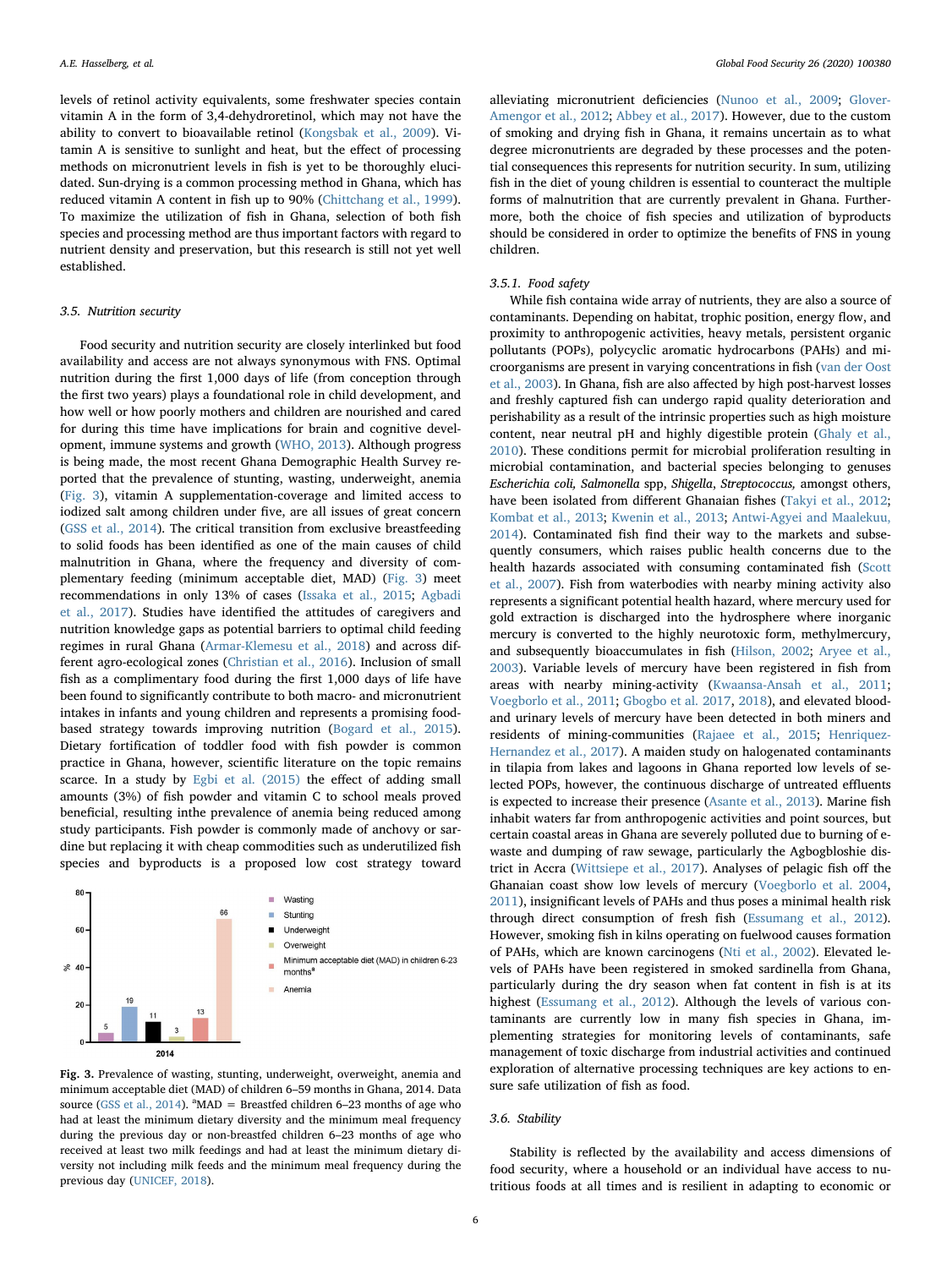environmental crisis, or cyclical events such as seasonal food insecurity ([FAO, 2006;](#page-9-2) [WFP, 2009](#page-10-6)). We highlight three dimensions of stability in this section: 1) seasonal variations and its effect on fish availability, 2) fish balance, and governmental strategies towards ensuring future fish availability and access, 3) climate change and its effects on fish availability and the fish industry.

#### 3.6.1. Seasonality

While fish are readily available in Ghana during the two upwelling seasons, the minor from December–February and the major from July–September, marine fish catches are less accessible in the leaner months [\(FAO, 2016a\)](#page-9-5). The nutrient composition of marine fish also varies seasonally, with higher water content in fish during the wet season (June–September) and higher fat content in the dry season (November–May) ([Essumang et al., 2012\)](#page-9-41). To compensate for reduced catches of pelagic fish in the lean season, fishermen respond by fishing further from the coast and often targeting other fish species [\(Lenselink,](#page-9-43) [2002;](#page-9-43) [Perry and Sumaila, 2007](#page-10-30)). Seasonal fishing migration within Ghana as well as to nearby countries serves as an income generation strategy and has been practiced by Ghanaian fishermen for more than a century [\(Marquette et al., 2002;](#page-9-21) [Mensah and Antwi, 2002\)](#page-9-44). Ghanaian fisheries migrants are periodically being constrained by political actions from neighboring countries, with the intent of excluding them from their waters (Duff[y-Tumasz, 2012](#page-9-45)), but the high degree of mobility continues to characterize fish harvesting patterns and is crucial for the resilience of the small-scale fisheries. In Lake Volta seasonal fluctuations in water level affect both catch rates and use of fishing gears, with fish migrating to deeper waters during recession and spawning in shallow submerged vegetation at high tide ([van Zwieten et al., 2011](#page-10-31); Mensah [et al., 2019](#page-9-46)). Seasonal variations in fish availability also lead to price fluctuations, which has the greatest impact on poor inland inhabitants. During the lean season most consumers adapt by eating more imported fish while some resort to increased bushmeat hunting, which adds increased pressure on Ghana's already vulnerable wildlife ([Brashares et al., 2004](#page-8-20); Rowcliff[e et al., 2005](#page-10-32)). Thus, seasonal fluctuations in fish availability have a considerable, cascading effect on economic stability and the livelihoods of fisherfolk in the marine and inland sectors. Furthermore, the seasonal variations in fish access combined with increased intake of other foods such as bushmeat during the lean season, have important implications for nutrition stability.

#### 3.6.2. Fish balance

To bridge the gap between fish supply and demand, Ghana has increased its import of fish and the seafood trade balance has shifted from a USD 33 million surplus in 1997 to a USD 319 million deficit in 2013 ([FAO, 2016a](#page-9-5)). Marine fish stocks are currently uncertain and the Ghana Fisheries Management Plan (2015–2019) aims to guide conservation of fish stocks and has implemented periodical bans on artisanal and industrial fishing [\(MoFAD, 2015](#page-9-47)). Moreover, fisheries regulations prevent legal access to many small species, particularly in freshwater systems ([Kolding et al., 2019\)](#page-9-48). The current strategy for increasing fish availability in Ghana is to stimulate aquaculture growth by prohibiting import of farmed fish and initiating The Ghana National Aquaculture Development Plan with an ambitious production target of 100,000 mt ([MoFAD, 2012\)](#page-9-49). While some propose that increased aquaculture production will lead to reduced poverty [\(Asiedu et al., 2016\)](#page-8-11) and improve FNS in Ghana ([Asiedu et al., 2017;](#page-8-21) [Chan et al., 2019](#page-8-22)), others argue that the higher purchase price of farmed fish and the resultant changes in species and thus nutrient composition of the fish eaten will be detrimental to FNS [\(Kawarazuka and Béné, 2010\)](#page-9-28). The nutritional value of farmed fish species can be improved by including fish-derived products such as fish oil from small pelagic fish in the feed, however, with a large group of the Ghanaian population depending on these fish for food, the sustainability of this practice is debatable ([Beveridge et al., 2013;](#page-8-23) [Béné](#page-8-1) [et al., 2015\)](#page-8-1). Although fish species such as tilapia naturally feeds on organisms lower in the aquatic food chain and are less reliant on fish-

derived products in the feed than marine fish ([Tacon and Metian,](#page-10-9) [2015\)](#page-10-9), [Fry et al. \(2018\)](#page-9-50) estimate that farmed tilapia only has a 15–20% protein retention compared with 35–40% for poultry. Thus, how the scale is balanced in terms of fish supply, feed requirements and nutritive quality is an issue that will have substantial implications for future FNS in Ghana.

### 3.6.3. Climate change

West Africa has been identified as one of the most vulnerable regions to climate change, and models predict that climate change may cause a substantial reduction in marine fish landings and lead to extensive economic losses in Ghana by 2050 ([Lam et al., 2012](#page-9-51)). The effects of climate change are already evident in Ghana, and fishermen have reported increased coastal erosion, oxygen minimum zones, changes in upwelling events, stronger waves and more frequent storms as key-stressors [\(Freduah et al., 2017;](#page-9-52) [Ankrah, 2018\)](#page-8-24). The resultant interplay of climate and non-climate stressors is profound for the livelihood of coastal fishermen, who are taking greater risks in more treacherous waters to adapt and compensate for decreasing catches, increasing fuel prices and competition from industrial trawlers ([Freduah et al. 2017](#page-9-52), [2019](#page-9-53); [Ankrah, 2018](#page-8-24)). The situation is further aggravated by conflicting interests between fishermen and the offshore petroleum industry regarding the use of ocean space ([Adjei and Overå,](#page-8-25) [2019\)](#page-8-25). With the projected changes in performance and dynamics of aquatic ecosystems ([Lam et al., 2012](#page-9-51)), it is vital that those engaged in the fisheries sector are able to have the flexibility and resilience to sustain these shocks without compromising their commitments to sustainability. However, with the current legislation periodically banning all artisanal fishing ([MoFAD, 2015](#page-9-47)) and sanctioning common fishing methods targeting small fish such as light fishing and use of small mesh sizes ([Kolding et al., 2019](#page-9-48)), the economic viability of fisherfolk is not taken into account. Restricting only trawl fishing periodically and allowing artisanal harvesting of small fish species could increase the resilience of fishermen substantially and lead to a more balanced harvest causing less disturbance to the ecosystem.

#### 4. Future perspectives

#### 4.1. Putting fish on the agenda

Fish has the potential to significantly reduce food and nutritional insecurity in Ghana and other LMICs, but its potential has repeatedly been overlooked by policymakers. The separation of fisheries from other agri-food systems was addressed by the High-Level Panel of Experts (HLPE) on FNS, underscoring the importance of incorporating fisheries as an integral element in FNS strategies, policy making and debates ([HLPE, 2014](#page-9-18)). The Committee on World Food Security recognized the importance of sustainable fisheries and aquaculture for FNS and included several recommendations in its Global Strategic Framework for Food Security and Nutrition [\(CFS, 2014](#page-8-26)). This was partially adopted in the agenda of the FAO International Conference on Nutrition (ICN2) in 2014, where fish was recognized as having "… a special role in nutrition and health" ([FAO, 2014\)](#page-9-54). In September 2015, the 17 Sustainable Development Goals (SDGs) of the 2030 Agenda for Sustainable Development was adopted by the United Nations (UN) [\(UN,](#page-10-0) [2015\)](#page-10-0). In theory, fish, fisheries and FNS are interlinked with several SDGs, including SDG 1 (no poverty), 2 (zero hunger), 3 (good health), 8 (decent work and economic growth), 14 (life below water), 16 (peace, justice and strong institutions) and 17 (partnerships for the goals) [\(UN,](#page-10-0) [2015\)](#page-10-0). However, many of the SDGs are not adapted nor conducive to small scale-fisheries which are essential to Ghana and other coastal LMICs. In 2016, the UN Decade of Action on Nutrition (2016–2025) was declared, which aims to achieve the global nutrition targets by 2025 and contribute to the realization of the Sustainable Development Goals (SDGs) by 2030 ([UN, 2016\)](#page-10-33). The United Nations has proclaimed a Decade of Ocean Science for Sustainable Development (2021–2030)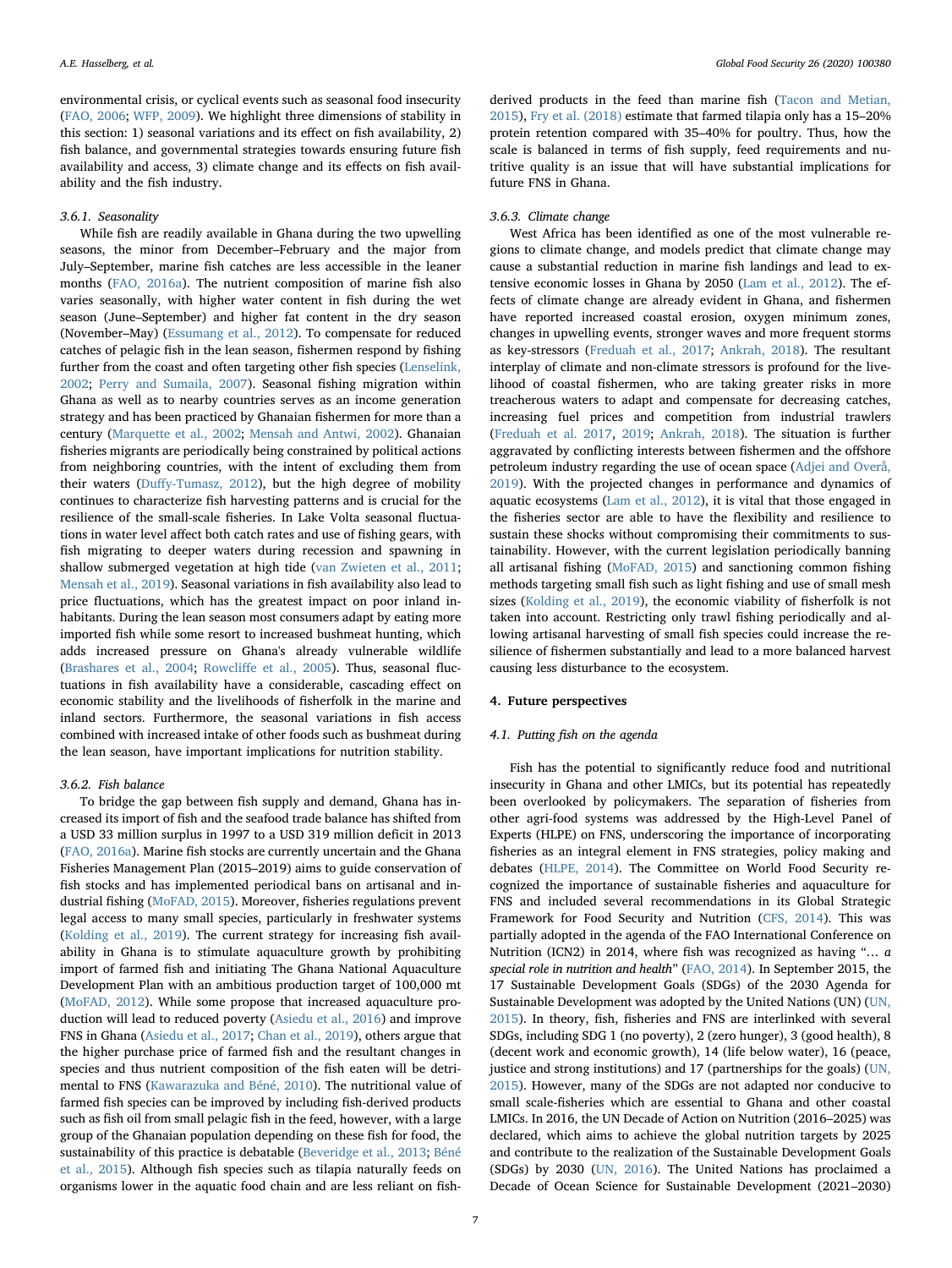with a focus on reversing the cycle of decline in ocean health and supporting countries in sustainable ocean development [\(UNESCO,](#page-10-34) [2018\)](#page-10-34). In 2021–2025, the Decade of Nutrition and the Decade of Ocean Science will coincide, providing a unique opportunity for fish and the fisheries sectors to be recognized as vital towards achieving a food and nutrition secure future.

#### 5. Conclusion

The available literature on fish, fisheries and FNS in Ghana is fragmented, and the objective of the current article was to review and synthesize the literature in order to assess these factors in a holistic way and examine the potential opportunities and challenges that lie ahead. This review primarily contributes to filling two gaps in the literature: first, the food security and nutrition literature lacks a focus on the role of fish, and secondly that the fisheries (governance) literature lacks a focus on fish as food, and its nutritional importance. By bringing these two perspectives together through this review paper, we demonstrate that the importance of fish for food security needs to be given greater priority and inform policy at all stages of the value chain.

Fish availability is a rising challenge for FNS and the millions of Ghanaians who depend on fisheries for their livelihoods, and access to the nutrient-dense small fish species is inherently linked to the activities of small-scale fisheries rather than to the industrial or aquaculture sectors. Currently, the incursion of international industrial trawlers not only threatens the fish supply and sustainability of fish stocks but results in declining incomes of already vulnerable small-scale fishers, processors and traders, subsequently affecting their access to food. Policy makers should make sure that legislation and governance practices ensure the interests of small-scale fisherfolk, and sustainable harvests of small fish should be advocated in order to realize the potential of these species to reduce micronutrient deficiencies. This includes increasing the focus on small fish in health policy (e.g. maternal and young child feeding and school feeding programs) and evaluating the impact of declining fish and seasonal availability through local data on fish consumption patterns.

To secure fish access, investments should be made in the fish value chain by carefully supporting the import of inexpensive fish to compensate and buffer the seasonality in fish landings, and to support lowtech smoking facilities that allow for affordable yet effective preservation of fish. Moreover, an expansion of affordable electricity in the region will allow for development of cold storage and may prevent future scenarios where small and low-cost fish could be purchased by aquafeed companies to supply the growing aquaculture industry and would be highly beneficial for FNS in West Africa.

With the Decade of Nutrition and the Decade of Ocean Science coinciding between 2021 and 2025, there is a unique opportunity for policymakers to recognize the vital role of fish and fisheries towards achieving the SDGs and secure future FNS in Ghana and other LMICs.

#### Declaration of competing interest

All authors declare no competing financial interests nor any other conflicts of interest.

#### Acknowledgements

This work was funded by the LEAP-Agri ERA-Net Cofund project "SmallFishFood", supported by NFR project 290451. We would also like to thank the NWO funded Fish4Food project (W 08.250.303) for contributing to this work.

#### <span id="page-8-2"></span>Appendix A. Supplementary data

Supplementary data to this article can be found online at [https://](https://doi.org/10.1016/j.gfs.2020.100380)

#### [doi.org/10.1016/j.gfs.2020.100380.](https://doi.org/10.1016/j.gfs.2020.100380)

#### References

- <span id="page-8-8"></span>Abbey, L., Glover-Amengor, M., Atikpo, M.O., Atter, A., Toppe, J., 2017. Nutrient content of fish powder from low value fish and fish byproducts. Food Sci. Nutr. 5 (3), 374–379. <https://doi.org/10.1002/fsn3.402>.
- <span id="page-8-6"></span>Adeyeye, S.A.O., Oyewole, O.B., 2016. An overview of traditional fish smoking in Africa. J. Culin. Sci. Technol. 14 (3), 198–215. [https://doi.org/10.1080/15428052.2015.](https://doi.org/10.1080/15428052.2015.1102785) [1102785.](https://doi.org/10.1080/15428052.2015.1102785)
- <span id="page-8-25"></span>Adjei, M., Overa, R., 2019. Opposing discourses on the offshore coexistence of the petroleum industry and small-scale fisheries in Ghana. Extr. Ind. Soc. 6 (1), 190–197. <https://doi.org/10.1016/j.exis.2018.09.006>.
- <span id="page-8-13"></span>Agbadi, P., Urke, H.B., Mittelmark, M.B., 2017. Household food security and adequacy of child diet in the food insecure region north in Ghana. PloS One 12 (5). [https://doi.](https://doi.org/10.1371/journal.pone.0177377) [org/10.1371/journal.pone.0177377](https://doi.org/10.1371/journal.pone.0177377).
- <span id="page-8-10"></span>Aheto, D.W., Asare, N.K., Quaynor, B., Tenkorang, E.Y., Asare, C., Okyere, I., 2012. Profitability of small-scale fisheries in Elmina, Ghana. Sustainability 4 (11), 2785–2794. <https://doi.org/10.3390/su4112785>.
- <span id="page-8-3"></span>Akyeampong, S., Amador, K., Nkrumah, B., 2013. Report on the 2013 Ghana marine canoe frame survey. from. [http://rhody.crc.uri.edu/gfa/wp-content/uploads/sites/](http://rhody.crc.uri.edu/gfa/wp-content/uploads/sites/10/2018/04/Ghana-Marine-Canoe-Frame-Survey-2013.pdf) [10/2018/04/Ghana-Marine-Canoe-Frame-Survey-2013.pdf](http://rhody.crc.uri.edu/gfa/wp-content/uploads/sites/10/2018/04/Ghana-Marine-Canoe-Frame-Survey-2013.pdf) Accessed 15.05.2019.
- <span id="page-8-24"></span>Ankrah, J., 2018. Climate change impacts and coastal livelihoods; an analysis of Fishers of coastal Winneba, Ghana. Ocean Coast Manag. 161, 141–146. [https://doi.org/10.](https://doi.org/10.1016/j.ocecoaman.2018.04.029) [1016/j.ocecoaman.2018.04.029.](https://doi.org/10.1016/j.ocecoaman.2018.04.029)
- <span id="page-8-17"></span>[Antwi-Agyei, P., Maalekuu, B.K., 2014. Determination of microbial contamination in](http://refhub.elsevier.com/S2211-9124(20)30034-1/sref8) meat and fi[sh products sold in the Kumasi metropolis \(A Case Study of Kumasi central](http://refhub.elsevier.com/S2211-9124(20)30034-1/sref8) [market and the Bantama market\). MRJASSS 2 \(3\), 38](http://refhub.elsevier.com/S2211-9124(20)30034-1/sref8)–46.
- <span id="page-8-14"></span>[Armar-Klemesu, M., Osei-Menya, S., Zakariah-Akoto, S., Tumilowicz, A., Lee, J., Hotz, C.,](http://refhub.elsevier.com/S2211-9124(20)30034-1/sref9) [2018. Using ethnography to identify barriers and facilitators to optimal infant and](http://refhub.elsevier.com/S2211-9124(20)30034-1/sref9) [young child feeding in rural Ghana: implications for programs. Food Nutr. Bull. 39](http://refhub.elsevier.com/S2211-9124(20)30034-1/sref9) [\(2\), 231](http://refhub.elsevier.com/S2211-9124(20)30034-1/sref9)–245.
- <span id="page-8-18"></span>Aryee, B.N.A., Ntibery, B.K., Atorkui, E., 2003. Trends in the small-scale mining of precious minerals in Ghana: a perspective on its environmental impact. J. Clean. Prod. 11 (2), 131–140. [https://doi.org/10.1016/s0959-6526\(02\)00043-4](https://doi.org/10.1016/s0959-6526(02)00043-4).
- <span id="page-8-19"></span>[Asante, K.A., Takahashi, S., Itai, T., Isobe, T., Devanathan, G., Muto, M., Agyakwah, S.K.,](http://refhub.elsevier.com/S2211-9124(20)30034-1/sref11) [Adu-Kumi, S., Subramanian, A., Tanabe, S., 2013. Occurrence of halogenated con](http://refhub.elsevier.com/S2211-9124(20)30034-1/sref11)taminants in inland and coastal fi[sh from Ghana: levels, dietary exposure assessment](http://refhub.elsevier.com/S2211-9124(20)30034-1/sref11) [and human health implications. Ecotoxicol. Environ. Saf. 94, 123](http://refhub.elsevier.com/S2211-9124(20)30034-1/sref11)–130.
- <span id="page-8-11"></span>Asiedu, B., Failler, P., Beyens, Y., 2016. Enhancing aquaculture development: mapping the tilapia aquaculture value chain in Ghana. Rev. Aquacult. 8 (4), 394–402. [https://](https://doi.org/10.1111/raq.12103) [doi.org/10.1111/raq.12103](https://doi.org/10.1111/raq.12103).
- <span id="page-8-21"></span>Asiedu, B., Nunoo, F.K.E., Iddrisu, S., 2017. Prospects and sustainability of aquaculture development in Ghana, West Africa. Cogent. Food Agric. 3 (1). [https://doi.org/10.](https://doi.org/10.1080/23311932.2017.1349531) [1080/23311932.2017.1349531.](https://doi.org/10.1080/23311932.2017.1349531)
- <span id="page-8-4"></span>Ayilu, R.K., Antwi-Asare, T.O., Anoh, P., Tall, A., Aboya, N., Chimatiro, S., Dedi, S., 2016. Informal Artisanal Fish Trade in West Africa: Improving Cross-Border Trade. from. [http://pubs.iclarm.net/resource\\_centre/2016-37.pdf](http://pubs.iclarm.net/resource_centre/2016-37.pdf) Accessed 08.06.2019.
- <span id="page-8-1"></span>Béné, C., Barange, M., Subasinghe, R., Pinstrup-Andersen, P., Merino, G., Hemre, G.I., Williams, M., 2015. Feeding 9 billion by 2050-Putting fish back on the menu. Food Secur. 7 (2), 261–274. <https://doi.org/10.1007/s12571-015-0427-z>.
- <span id="page-8-9"></span>Béné, C., Obirih-Opareh, N., 2009. Social and economic impacts of agricultural productivity intensification: the case of brush park fisheries in Lake Volta. Agric. Syst. 102 (1–3), 1–10. [https://doi.org/10.1016/j.agsy.2009.06.001.](https://doi.org/10.1016/j.agsy.2009.06.001)
- <span id="page-8-23"></span>Beveridge, M.C.M., Thilsted, S.H., Phillips, M.J., Metian, M., Troell, M., Hall, S.J., 2013. Meeting the food and nutrition needs of the poor: the role of fish and the opportunities and challenges emerging from the rise of aquaculture. J. Fish. Biol. 83 (4), 1067–1084. <https://doi.org/10.1111/jfb.12187>.
- <span id="page-8-7"></span>Bogard, J.R., Farook, S., Marks, G.C., Waid, J., Belton, B., Ali, M., Toufique, K., Mamun, A., Thilsted, S.H., 2017. Higher fish but lower micronutrient intakes: temporal changes in fish consumption from capture fisheries and aquaculture in Bangladesh. PloS One 12 (4), e0175098. [https://doi.org/10.1371/journal.pone.0175098.](https://doi.org/10.1371/journal.pone.0175098)
- <span id="page-8-16"></span>Bogard, J.R., Hother, A.-L., Saha, M., Bose, S., Kabir, H., Marks, G.C., Thilsted, S.H., 2015. Inclusion of small indigenous fish improves nutritional quality during the first 1000 days. Food Nutr. Bull. 36 (3), 276–289. [https://doi.org/10.1177/](https://doi.org/10.1177/0379572115598885) [0379572115598885.](https://doi.org/10.1177/0379572115598885)
- <span id="page-8-20"></span>Brashares, J.S., Arcese, P., Sam, M.K., Coppolillo, P.B., Sinclair, A.R.E., Balmford, A., 2004. Bushmeat hunting, wildlife declines, and fish supply in West Africa. Science 306 (5699), 1180–1183. <https://doi.org/10.1126/science.1102425>.
- <span id="page-8-0"></span>CFS, 2012. 39th session of the committee on World food security (CFS). from. [http://](http://www.fao.org/3/MD776E/MD776E.pdf) [www.fao.org/3/MD776E/MD776E.pdf](http://www.fao.org/3/MD776E/MD776E.pdf) Accessed 24.06.2019.
- <span id="page-8-26"></span>CFS, 2014. Sustainable Fisheries and Aquaculture for Food Security and Nutrition. FAO from. <http://www.fao.org/3/a-av032e.pdf> Accessed 08.04.2019.
- <span id="page-8-22"></span>Chan, C.Y., Tran, N., Pethiyagoda, S., Crissman, C.C., Sulser, T.B., Phillips, M.J., 2019. Prospects and challenges of fish for food security in Africa. Glob. Food Secur. 20, 17–25. <https://doi.org/10.1016/j.gfs.2018.12.002>.
- <span id="page-8-12"></span>Chittchang, U., Jittinandana, S., Sungpuag, P., Chavasit, V., Wasantwisut, E., 1999. Recommending vitamin A–rich foods in southern Thailand. Food Nutr. Bull. 20 (2), 238–242. [https://doi.org/10.1177/156482659902000210.](https://doi.org/10.1177/156482659902000210)
- <span id="page-8-15"></span>[Christian, A.K., Marquis, G.S., Colecraft, E.K., Lartey, A., Sakyi-Dawson, O., Ahunu, B.K.,](http://refhub.elsevier.com/S2211-9124(20)30034-1/sref25) [Butler, L.M., 2016. Caregivers' nutrition knowledge and attitudes are associated with](http://refhub.elsevier.com/S2211-9124(20)30034-1/sref25) [household food diversity and children's animal source food intake across di](http://refhub.elsevier.com/S2211-9124(20)30034-1/sref25)fferent agro-ecological [zones in Ghana. Br. J. Nutr. 115 \(2\), 351](http://refhub.elsevier.com/S2211-9124(20)30034-1/sref25)–360.
- <span id="page-8-5"></span>Colecraft, E., Marquis, G.S., Aryeetey, R., Sakyi-Dawson, O., Lartey, A., Ahunu, B., Canacoo, E., Butler, L.M., Reddy, M.B., Jensen, H.H., Huff-Lonergan, E., 2006.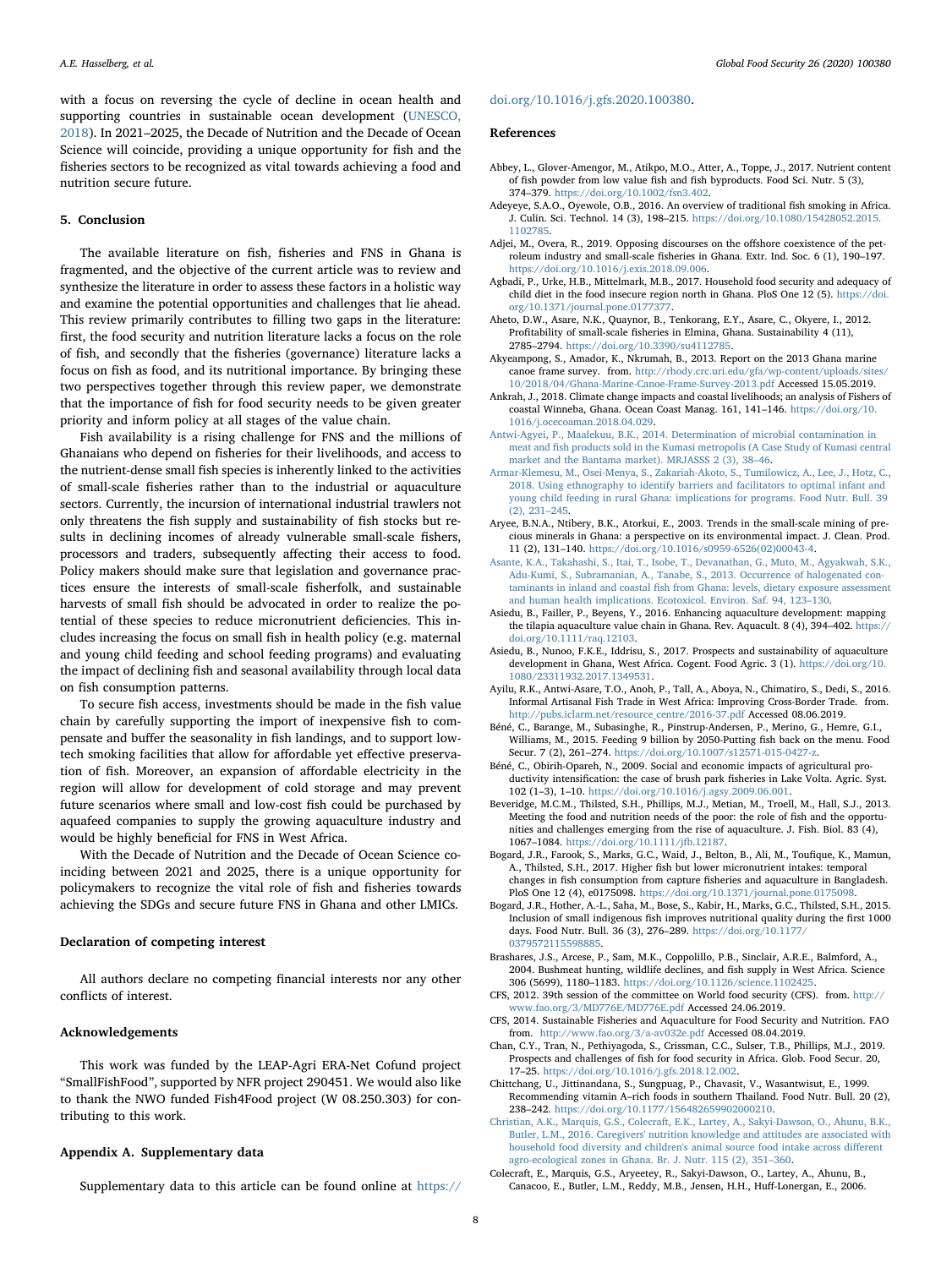Constraints on the use of animal source foods for young children in Ghana: a participatory rapid appraisal approach. Ecol. Food Nutr. 45 (5), 351–377. [https://doi.org/](https://doi.org/10.1080/03670240600985464) [10.1080/03670240600985464](https://doi.org/10.1080/03670240600985464).

- <span id="page-9-25"></span>Cooke, E., Hague, S., McKay, A., 2016. Ghana poverty and inequality analysis: using the 6th Ghana living standards survey. from. [https://www.unicef.org/ghana/resources\\_](https://www.unicef.org/ghana/resources_10232.html) [10232.html](https://www.unicef.org/ghana/resources_10232.html) Accessed 14.07.2019.
- <span id="page-9-1"></span>Development Initiatives, 2018. 2018 Global Nutrition Report: shining a light to spur action on nutrition. From. [https://globalnutritionreport.org/reports/global](https://globalnutritionreport.org/reports/global-nutrition-report-2018/)[nutrition-report-2018/](https://globalnutritionreport.org/reports/global-nutrition-report-2018/) Accessed 06.06.2019.
- <span id="page-9-45"></span>Duffy-Tumasz, A., 2012. Migrant Fishers in West Africa: roving bandits? Afr. Geogr. Rev. 31 (1), 50–62. [https://doi.org/10.1080/19376812.2012.680860.](https://doi.org/10.1080/19376812.2012.680860)
- <span id="page-9-31"></span>[Egbi, G., Ayi, I., Saalia, F.K., Zotor, F., Adom, T., Harrison, E., Ahorlu, C.K., Steiner-](http://refhub.elsevier.com/S2211-9124(20)30034-1/sref30)[Asiedu, M., 2015. Impact of cowpea-based food containing](http://refhub.elsevier.com/S2211-9124(20)30034-1/sref30) fish meal served with [vitamin C-rich drink on iron stores and hemoglobin concentrations in Ghanaian](http://refhub.elsevier.com/S2211-9124(20)30034-1/sref30) [schoolchildren in a malaria endemic area. Food Nutr. Bull. 36 \(3\), 264](http://refhub.elsevier.com/S2211-9124(20)30034-1/sref30)–275.
- <span id="page-9-11"></span>EJF, HenMpoano, 2019. Stolen at sea. How illegal 'saiko' fishing is fuelling the collapse of Ghana's fisheries. from. [https://ejfoundation.org//resources/downloads/Stolen-at](https://ejfoundation.org//resources/downloads/Stolen-at-sea_06_2019.pdf)[sea\\_06\\_2019.pdf](https://ejfoundation.org//resources/downloads/Stolen-at-sea_06_2019.pdf) Accessed 05.05.2019.
- <span id="page-9-41"></span>Essumang, D.K., Dodoo, D.K., Adjei, J.K., 2012. Polycyclic aromatic hydrocarbon (PAH) contamination in smoke-cured fish products. J. Food Compos. Anal. 27 (2), 128–138. [https://doi.org/10.1016/j.jfca.2012.04.007.](https://doi.org/10.1016/j.jfca.2012.04.007)
- <span id="page-9-2"></span>FAO, 2006. Food security policy brief. Vol. June 2006 Issue 2from. [http://www.fao.org/](http://www.fao.org/fileadmin/templates/faoitaly/documents/pdf/pdf_Food_Security_Cocept_Note.pdf) fi[leadmin/templates/faoitaly/documents/pdf/pdf\\_Food\\_Security\\_Cocept\\_Note.pdf](http://www.fao.org/fileadmin/templates/faoitaly/documents/pdf/pdf_Food_Security_Cocept_Note.pdf) Accessed 29.06.2019.
- <span id="page-9-15"></span>FAO, 2010. Nutrition country profiles- Ghana. from. [http://www.fao.org/ag/AGN/](http://www.fao.org/ag/AGN/nutrition/gha_en.stm) [nutrition/gha\\_en.stm](http://www.fao.org/ag/AGN/nutrition/gha_en.stm) Accessed 09.07.2019.
- <span id="page-9-4"></span>FAO, 2011. Combating micronutrient deficiencies: food-based approaches. from. [http://](http://www.fao.org/docrep/013/am027e/am027e.pdf) [www.fao.org/docrep/013/am027e/am027e.pdf](http://www.fao.org/docrep/013/am027e/am027e.pdf) Accessed 01.05.2019.
- <span id="page-9-5"></span>FAO, 2016a. Fishery and aquaculture country profiles: the republic of Ghana. from. [http://www.fao.org/](http://www.fao.org/fishery/facp/GHA/en)fishery/facp/GHA/en Accessed 02.09.2019.
- <span id="page-9-20"></span>FAO, 2016b. Promoting gender equality and women's empowerment in fisheries and aquaculture. from. <http://www.fao.org/3/a-i6623e.pdf> Accessed 29.08.2019.
- <span id="page-9-6"></span>FAO, 2018a. The state of World fisheries and aquaculture 2018 - meeting the sustainable development goals. from. <http://www.fao.org/3/i9540en/I9540EN.pdf> Accessed 10.09.2019.
- <span id="page-9-19"></span>FAO Food balance sheets 2018. from. [http://www.fao.org/faostat/en/#data/FBS/](http://www.fao.org/faostat/en/#data/FBS/metadata) [metadata](http://www.fao.org/faostat/en/#data/FBS/metadata) Accessed 18.06.2019.
- <span id="page-9-0"></span>FAO, 2019a. The state of food security and nutrition in the World 2019. from. [https://](https://www.unicef.org/media/55921/file/SOFI-2019-full-report.pdf) [www.unicef.org/media/55921/](https://www.unicef.org/media/55921/file/SOFI-2019-full-report.pdf)file/SOFI-2019-full-report.pdf Accessed 10.09.2019. FAO, 2019b. Fisheries statistics in fishery and aquaculture country profiles. from. [http://](http://www.fao.org/fishery/facp/GHA/en#CountrySector-Statistics)
- <span id="page-9-12"></span><span id="page-9-10"></span>www.fao.org/fi[shery/facp/GHA/en#CountrySector-Statistics](http://www.fao.org/fishery/facp/GHA/en#CountrySector-Statistics) Accessed 10.09.2019. FAO, 2019c. Fisheries and aquaculture information and statistics branch. from. [http://](http://www.fao.org/fishery/statistics/global-commodities-production/query/en)
- www.fao.org/fi[shery/statistics/global-commodities-production/query/en](http://www.fao.org/fishery/statistics/global-commodities-production/query/en) Accessed 15.09.2019.
- <span id="page-9-54"></span>FAO, W., 2014. ICN2 2: conference outcome document: rome declaration on nutrition. from. <http://www.fao.org/3/a-ml542e.pdf> Accessed 05.05.2019.
- <span id="page-9-27"></span>Forkuor, D., Peprah, V., Alhassan, A.M., 2018. Assessment of the processing and sale of marine fish and its effects on the livelihood of women in Mfantseman Municipality, Ghana. Environ. Dev. Sustain. 20 (3), 1329–1346. [https://doi.org/10.1007/s10668-](https://doi.org/10.1007/s10668-017-9943-7) [017-9943-7](https://doi.org/10.1007/s10668-017-9943-7).
- <span id="page-9-52"></span>Freduah, G., Fidelman, P., Smith, T.F., 2017. The impacts of environmental and socioeconomic stressors on small scale fisheries and livelihoods of Fishers in Ghana. Appl. Geogr. 89, 1–11. <https://doi.org/10.1016/j.apgeog.2017.09.009>.
- <span id="page-9-53"></span>Freduah, G., Fidelman, P., Smith, T.F., 2019. Adaptive capacity of small-scale coastal Fishers to climate and non-climate stressors in the Western region of Ghana. Geogr. J. 185 (1), 96–110. <https://doi.org/10.1111/geoj.12282>.
- <span id="page-9-50"></span>Fry, J.P., Mailloux, N.A., Love, D.C., Milli, M.C., Cao, L., 2018. Feed conversion efficiency in aquaculture: do we measure it correctly? Environ. Res. Lett. 13 (2), 024017. [https://doi.org/10.1088/1748-9326/aaa273.](https://doi.org/10.1088/1748-9326/aaa273)
- <span id="page-9-39"></span>Gbogbo, F., Arthur-Yartel, A., Bondzie, J.A., Dorleku, W.P., Dadzie, S., Kwansa-Bentum, B., Ewool, J., Billah, M.K., Lamptey, A.M., 2018. Risk of heavy metal ingestion from the consumption of two commercially valuable species of fish from the fresh and coastal waters of Ghana. PloS One 13 (3). [https://doi.org/10.1371/journal.pone.](https://doi.org/10.1371/journal.pone.0194682) [0194682.](https://doi.org/10.1371/journal.pone.0194682)
- <span id="page-9-38"></span>Gbogbo, F., Otoo, S.D., Huago, R.Q., Asomaning, O., 2017. High levels of mercury in wetland resources from three river basins in Ghana: a concern for public health. Environ. Sci. Pollut. Res. Int. 24 (6), 5619–5627. [https://doi.org/10.1007/s11356-](https://doi.org/10.1007/s11356-016-8309-2) [016-8309-2](https://doi.org/10.1007/s11356-016-8309-2).
- <span id="page-9-33"></span>[Ghaly, A.E., Dave, D., Budge, S., Brooks, M.S., 2010. Fish spoilage mechanisms and](http://refhub.elsevier.com/S2211-9124(20)30034-1/sref50) [preservation techniques: review. Am. J. Appl. Sci. 7 \(7\), 859](http://refhub.elsevier.com/S2211-9124(20)30034-1/sref50)–877.
- <span id="page-9-32"></span>[Glover-Amengor, M., Ottah Atikpo, M.A., Abbey, L.D., Hagan, L., Ayin, J., Toppe, J.,](http://refhub.elsevier.com/S2211-9124(20)30034-1/sref51) [2012. Proximate composition and consumer acceptability of three underutilised](http://refhub.elsevier.com/S2211-9124(20)30034-1/sref51) fish [species and tuna frames. World Rural Observ. 4 \(2\)](http://refhub.elsevier.com/S2211-9124(20)30034-1/sref51).
- <span id="page-9-26"></span>Gordon, A., Pulis, A., Owusu-Adjei, E., 2011. "Smoked marine fish from western region, Ghana: a value chain assessment." WorldFish center. USAID integrated coastal and fisheries governance initiative for the western region. Ghana. 46pp. from. [http://](http://pubs.iclarm.net/resource_centre/WF_2916.pdf) [pubs.iclarm.net/resource\\_centre/WF\\_2916.pdf](http://pubs.iclarm.net/resource_centre/WF_2916.pdf) Accessed 10.07.2019.

<span id="page-9-7"></span>GSS, Ghs, Icf International, 2014. Ghana demographic and health survey 2014. from. <https://dhsprogram.com/pubs/pdf/FR307/FR307.pdf> Accessed 01.05.2019.

- <span id="page-9-40"></span>Henriquez-Hernandez, L.A., Luzardo, O.P., Boada, L.D., Carranza, C., Arellano, J.L.P., Gonzalez-Antuna, A., Almeida-Gonzalez, M., Barry-Rodriguez, C., Zumbado, M., Camacho, M., 2017. Study of the influencing factors of the blood levels of toxic elements in Africans from 16 countries. Environ. Pollut. 230, 817–828. [https://doi.](https://doi.org/10.1016/j.envpol.2017.07.036) [org/10.1016/j.envpol.2017.07.036.](https://doi.org/10.1016/j.envpol.2017.07.036)
- <span id="page-9-36"></span>Hilson, [G., 2002. The environmental impact of small](http://refhub.elsevier.com/S2211-9124(20)30034-1/sref55)-scale gold mining in Ghana: iden[tifying problems and possible solutions. Geogr. J. 168 \(1\), 57](http://refhub.elsevier.com/S2211-9124(20)30034-1/sref55)–72.
- <span id="page-9-18"></span>HLPE, 2014. "Sustainable fisheries and aquaculture for food security and nutrition." A report by the high level Panel of experts on food security and nutrition of the committee on World food security. FAO, romefrom. <http://www.fao.org/3/a-i3844e.pdf> Accessed 02.07.2019.
- <span id="page-9-30"></span>Issaka, A.I., Agho, K.E., Burns, P., Page, A., Dibley, M.J., 2015. Determinants of inadequate complementary feeding practices among children aged 6-23 months in Ghana. Publ. Health Nutr. 18 (4), 669–678. [https://doi.org/10.1017/](https://doi.org/10.1017/s1368980014000834) [s1368980014000834.](https://doi.org/10.1017/s1368980014000834)

<span id="page-9-3"></span>[Jonsson, U., 1992. Nutrition and Ethics, Paper Presented at Meeting on Nutrition, Ethics,](http://refhub.elsevier.com/S2211-9124(20)30034-1/sref58) [and Human Rights. Norwegian institute of Human Rights, Oslo Accessed 01.08.2019.](http://refhub.elsevier.com/S2211-9124(20)30034-1/sref58)

- <span id="page-9-24"></span>Kassam, L., 2014. Aquaculture and food security, poverty alleviation and nutrition in Ghana: case study prepared for the Aquaculture for Food Security, Poverty Alleviation and Nutrition project. from. [http://pubs.iclarm.net/resource\\_centre/](http://pubs.iclarm.net/resource_centre/2014-48.pdf) [2014-48.pdf](http://pubs.iclarm.net/resource_centre/2014-48.pdf) Accessed 29.05.2019.
- <span id="page-9-13"></span>Kassam, L., Dorward, A., 2017. A comparative assessment of the poverty impacts of pond and cage aquaculture in Ghana. Aquaculture 470, 110–122. [https://doi.org/10.](https://doi.org/10.1016/j.aquaculture.2016.12.017) [1016/j.aquaculture.2016.12.017.](https://doi.org/10.1016/j.aquaculture.2016.12.017)
- <span id="page-9-16"></span>Kawarazuka, N., Béné, C., 2011. The potential role of small fish species in improving micronutrient deficiencies in developing countries: building evidence. Publ. Health Nutr. 14 (11), 1927–1938. <https://doi.org/10.1017/s1368980011000814>.
- <span id="page-9-28"></span>Kawarazuka, N., Béné, C., 2010. Linking small-scale fisheries and aquaculture to household nutritional security: an overview. Food Secur. 2 (4), 343–357. [https://doi.org/](https://doi.org/10.1007/s12571-010-0079-y) [10.1007/s12571-010-0079-y](https://doi.org/10.1007/s12571-010-0079-y).
- <span id="page-9-48"></span>Kolding, J., van Zwieten, P., Marttin, F., Funge-Smith, S., Poulain, F., 2019. Freshwater small pelagic fish and fisheries in major African lakes and reservoirs in relation to food security and nutrition. from. <http://www.fao.org/3/ca0843en/ca0843en.pdf> Accessed 15.09.2019.
- <span id="page-9-34"></span>[Kombat, E.O., Nunoo, F.K., Ampofo, J.A., Addo, P.G., 2013. E](http://refhub.elsevier.com/S2211-9124(20)30034-1/sref64)ffects of environmental [conditions on the microbiological quality of two small marine pelagic](http://refhub.elsevier.com/S2211-9124(20)30034-1/sref64) fishes landed in [Accra and Tema, Ghana. Arch. Appl. Sci. Res. 5 \(2\), 180](http://refhub.elsevier.com/S2211-9124(20)30034-1/sref64)–188.
- <span id="page-9-29"></span>[Kongsbak, K., Thilsted, S.H., Wahed, M.A., 2009. E](http://refhub.elsevier.com/S2211-9124(20)30034-1/sref65)ffect of consumption of the nutrientdense, freshwater small fi[sh Amblypharyngodon mola on biochemical indicators of](http://refhub.elsevier.com/S2211-9124(20)30034-1/sref65) [vitamin A status in Bangladeshi children: a randomised, controlled study of e](http://refhub.elsevier.com/S2211-9124(20)30034-1/sref65)fficacy. [Ann. Nutr. Metab. 55 119-119](http://refhub.elsevier.com/S2211-9124(20)30034-1/sref65).
- <span id="page-9-37"></span>[Kwaansa-Ansah, E.E., Agorku, S.E., Nriagu, J.O., 2011. Levels of total mercury in di](http://refhub.elsevier.com/S2211-9124(20)30034-1/sref66)fferent fi[sh species and sediments from the upper volta basin at yeji in Ghana. Bull. Environ.](http://refhub.elsevier.com/S2211-9124(20)30034-1/sref66) [Contam. Toxicol. 86 \(4\), 406](http://refhub.elsevier.com/S2211-9124(20)30034-1/sref66)–409.
- <span id="page-9-35"></span>[Kwenin, W.K.J., Seidu, J.M., Boadi-Amoah, F., 2013. Nutritional pro](http://refhub.elsevier.com/S2211-9124(20)30034-1/sref67)file, Sensory prop[erties and Microbial quality of solar-dried tilapia \(Oreochromis niloticus\). Int. J.](http://refhub.elsevier.com/S2211-9124(20)30034-1/sref67) Innov. [Res. Sci. Eng. Technol. 2 \(7\), 285](http://refhub.elsevier.com/S2211-9124(20)30034-1/sref67)–290.
- <span id="page-9-51"></span>Lam, V.W.Y., Cheung, W.W.L., Swartz, W., Sumaila, U.R., 2012. Climate change impacts on fisheries in West Africa: implications for economic, food and nutritional security. Afr. J. Mar. Sci. 34 (1), 103–117. [https://doi.org/10.2989/1814232x.2012.673294.](https://doi.org/10.2989/1814232x.2012.673294)
- <span id="page-9-17"></span>Larsen, R., Eilertsen, K.E., Elvevoll, E.O., 2011. Health benefits of marine foods and ingredients. Biotechnol. Adv. 29 (5), 508–518. [https://doi.org/10.1016/j.biotechadv.](https://doi.org/10.1016/j.biotechadv.2011.05.017) [2011.05.017](https://doi.org/10.1016/j.biotechadv.2011.05.017).
- <span id="page-9-9"></span>Lauria, V., Das, I., Hazra, S., Cazcarro, I., Arto, I., Kay, S., Ofori-Danson, P., Ahmed, M., Hossain, M.A.R., Barange, M., Fernandes, J.A., 2018. Importance of fisheries for food security across three climate change vulnerable deltas. Sci. Total Environ. 640, 1566–1577. [https://doi.org/10.1016/j.scitotenv.2018.06.011.](https://doi.org/10.1016/j.scitotenv.2018.06.011)
- <span id="page-9-43"></span>Lenselink, N.M., 2002. Participation in artisanal fisheries management for improving livelihoods in West Africa. A synthesis of interviews and cases from Mauritania, Senegal, Guinea, and Ghana. FAO Fisheries Technical Paper, No. 432. Rome, FAO. 72pfrom. <http://www.fao.org/docrep/005/y4281e/y4281e00.htm#Contents> Accessed 03.09.2019.
- <span id="page-9-21"></span>Marquette, C.M., Koranteng, K.A., Overå, R., Aryeetey, E.B.-D., 2002. Small-scale fisheries, population dynamics, and resource use in Africa: the case of moree, Ghana. Ambio 31 (4), 324–336. [https://doi.org/10.1579/0044-7447-31.4.324.](https://doi.org/10.1579/0044-7447-31.4.324) 313.
- <span id="page-9-46"></span>Mensah, E.T.D., Dankwa, H.R., Lauridsen, T.L., Asmah, R., Campion, B.B., Edziyie, R., 2019. Seasonal changes in fish catch and environmental variables in a large Tropical Lake, Volta, Ghana. Afr. J. Ecol. 57 (1), 66–75. <https://doi.org/10.1111/aje.12537>.
- <span id="page-9-44"></span>Mensah, J.V., Antwi, B.K., 2002. Problems of artisanal marine fishermen in Ghana: the way ahead. Singapore J. Trop. Geogr. 23 (2), 217–235. [https://doi.org/10.1111/](https://doi.org/10.1111/1467-9493.00126) [1467-9493.00126](https://doi.org/10.1111/1467-9493.00126).
- <span id="page-9-49"></span>MoFAD, 2012. Ghana national aquaculture development plan (GNADP). from. [https://](https://www.fcwc-fish.org/regulations-policies/ghana/policies/send/56-policies/226-ghana-national-aquaculture-development-plan-gnadp.html) www.fcwc-fi[sh.org/regulations-policies/ghana/policies/send/56-policies/226](https://www.fcwc-fish.org/regulations-policies/ghana/policies/send/56-policies/226-ghana-national-aquaculture-development-plan-gnadp.html) [ghana-national-aquaculture-development-plan-gnadp.html](https://www.fcwc-fish.org/regulations-policies/ghana/policies/send/56-policies/226-ghana-national-aquaculture-development-plan-gnadp.html) Accessed 01.07.2019.
- <span id="page-9-47"></span>MoFAD, 2015. National Fisheries Management Plan- A National Policy for the Management of the Marine Fisheries Sector 2015-2019. from. [https://www.crc.uri.](https://www.crc.uri.edu/download/GH2014_POL005_FC_FisheriesMgtPlan2016.pdf) [edu/download/GH2014\\_POL005\\_FC\\_FisheriesMgtPlan2016.pdf](https://www.crc.uri.edu/download/GH2014_POL005_FC_FisheriesMgtPlan2016.pdf) Accessed 26.10.2019.
- <span id="page-9-23"></span>MoFAD, 2019. Medium term expenditure framework (MTEF) for 2019-2022. from. [https://www.mofep.gov.gh/sites/default/](https://www.mofep.gov.gh/sites/default/files/pbb-estimates/2019/2019-PBB-MOFAD.pdf)files/pbb-estimates/2019/2019-PBB-[MOFAD.pdf](https://www.mofep.gov.gh/sites/default/files/pbb-estimates/2019/2019-PBB-MOFAD.pdf) Accessed 28.05.2019.
- <span id="page-9-8"></span>Moher, D., Liberati, A., Tetzlaff, J., Altman, D.G., The prisma group, 2009. Preferred reporting Items for systematic reviews and meta-analyses: the PRISMA statement. PLoS Med. 6 (7), e1000097. <https://doi.org/10.1371/journal.pmed.1000097>.
- <span id="page-9-14"></span>Nti, C.A., 2008. Household dietary practices and family nutritional status in rural Ghana. Nutr. Res. Pract. 2 (1), 35–40. [http://ovidsp.ovid.com/ovidweb.cgi?T=JS&CSC=Y&](http://ovidsp.ovid.com/ovidweb.cgi?T=JS&CSC=Y&NEWS=N&PAGE=fulltext&D=prem1&AN=20126363) [NEWS=N&PAGE=fulltext&D=prem1&AN=20126363](http://ovidsp.ovid.com/ovidweb.cgi?T=JS&CSC=Y&NEWS=N&PAGE=fulltext&D=prem1&AN=20126363).
- <span id="page-9-42"></span>Nti, C.A., Plahar, W.A., Larweh, P.M., 2002. Impact of adoption in Ghana of an improved fish processing technology on household income, health and nutrition. Int. J. Consum. Stud. 26 (2), 102–108. [https://doi.org/10.1046/j.1470-6431.2002.](https://doi.org/10.1046/j.1470-6431.2002.00210.x) 00210.x
- <span id="page-9-22"></span>Nunoo, F.K.E., Asamoah, E.K., Osei-Asare, Y.B., 2014. Economics of aquaculture production: a case study of pond and pen culture in southern Ghana. Aquacult. Res. 45